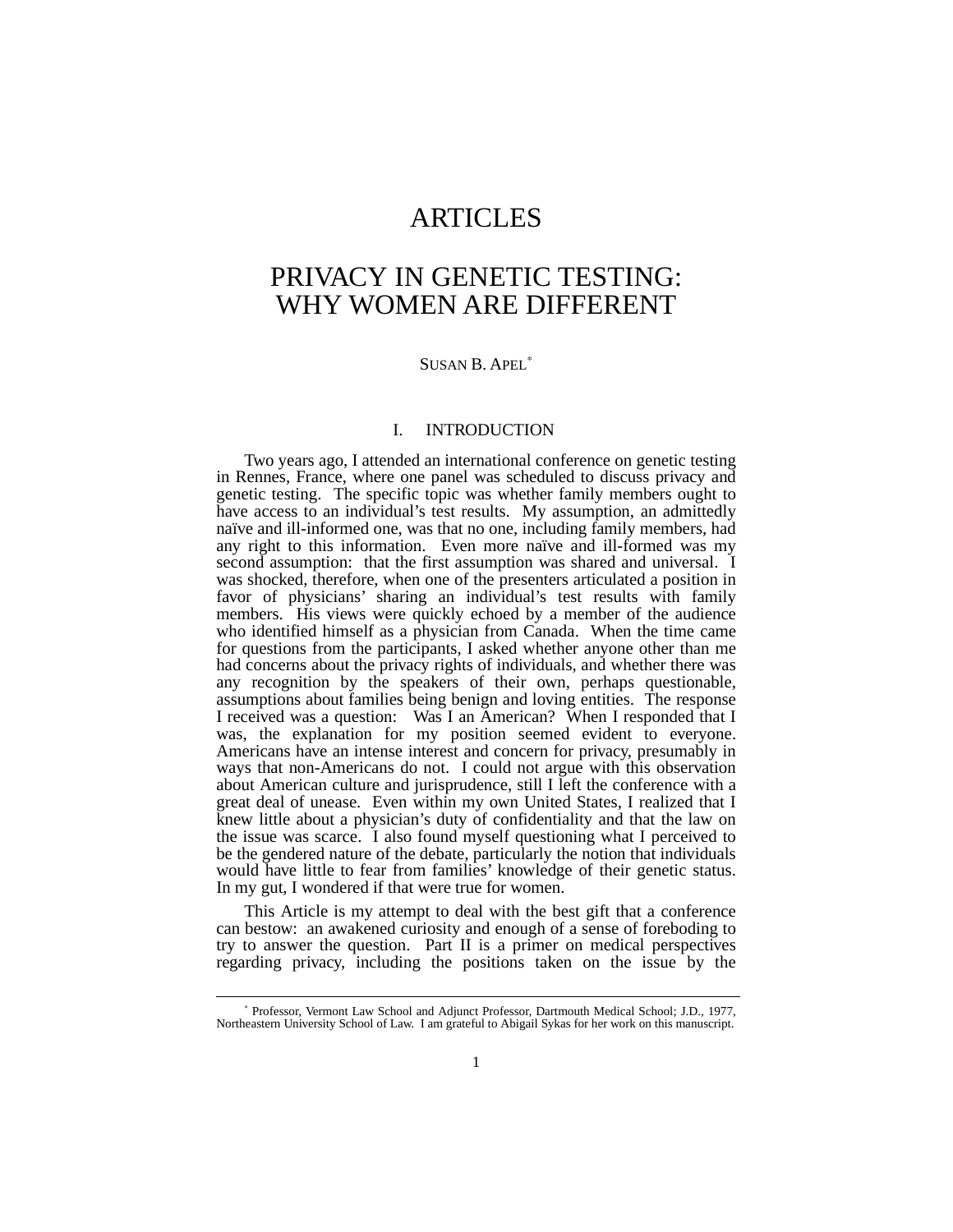American Medical Association and various other professional organizations. It includes the results of several studies of physicians' responses to hypotheticals concerning patient confidentiality as well as a discussion of patients' expectations. Part III presents the existing legal perspective. Part IV looks at the question of why women may have particular concerns regarding privacy and genetic testing, including the potential for domestic violence, disruption of intimate relationships, and the loss of employment within the family.

#### II. THE MEDICAL PERSPECTIVE

How people feel about the privacy of medical information, including results of genetic testing, seems complicated and at times contradictory. On one hand, people evidence some trust in their personal physicians.<sup>1</sup> While most people cannot quote verbatim the Hippocratic oath— "[w]hatever, in connection with my professional practice, or not in connection with it, I see or hear, in the life of men, which ought not to be spoken of abroad, I will not divulge, as reckoning that all such should be kept secret"<sup>2</sup>—the term "Hippocratic oath" is known and understood by most patients. Patients believe that doctors swear to keep their patients' secrets, and the oath therefore represents a sense of trust and confidentiality that many patients view as the hallmark of their relationships with their doctors. The law, and in particular the law as portrayed in popular culture, adds to this sense by recognizing a physician-patient privilege that generally prevents a doctor from testifying about a patient's medical information without the patient's consent. When it comes to the issue of genetic testing, patients who trust their doctors to maintain confidentiality in medical care would most likely include genetic test results to be within the parameters of what must be kept secret.

On the other hand, there is also a sense of unease. In one poll by the Health Privacy Project of the Institute for Health Care Research and Policy at Georgetown University, one in five individuals believed that a *health care provider*, insurance plan, government agency, or employer had improperly disclosed personal medical information, with one half of these people believing that such disclosure resulted in personal embarrassment or harm.<sup>3</sup> The same poll showed that one in six people had done something out of the ordinary to keep personal medical information confidential.<sup>4</sup> This behavior included withholding information from their health care providers.

 <sup>1</sup> *AMA Survey: Americans Trust Physicians on Genetic Testing Information*, Advocacy & Communications, *at* http://www.ama-assn.org/ad-com/releases/1998/980421.htm (March 11, 1998) (on file with author). *See also National Survey: Confidentiality of Medical Records*, California Health Care Foundation, *at* http://www.chcf.org (last visited Jan. 31, 2000) [hereinafter *California Healthcare Foundation National Survey on Confidentiality*] (showing that 60% of adults nationally and 62% of California residents trust their doctors to keep information confidential all or most of the time) (on file with author).

Roberta M. Berry, *Genetic Revolution and Physician Confidentiality: The Role of the Old Hippocratic Virtues in the Regulation of the New Genetic Intimacy*, 18 J. LEGAL MED. 401, 408–09 (1997) *cited in* B. FURROW ET AL., BIOETHICS: HEALTH CARE LAW AND ETHICS 30 (1990). <sup>3</sup>

*California Health Care Foundation National Survey on Confidentiality*, *supra* note 1. <sup>4</sup>

<sup>&</sup>lt;sup>4</sup> *Id.* (italics added).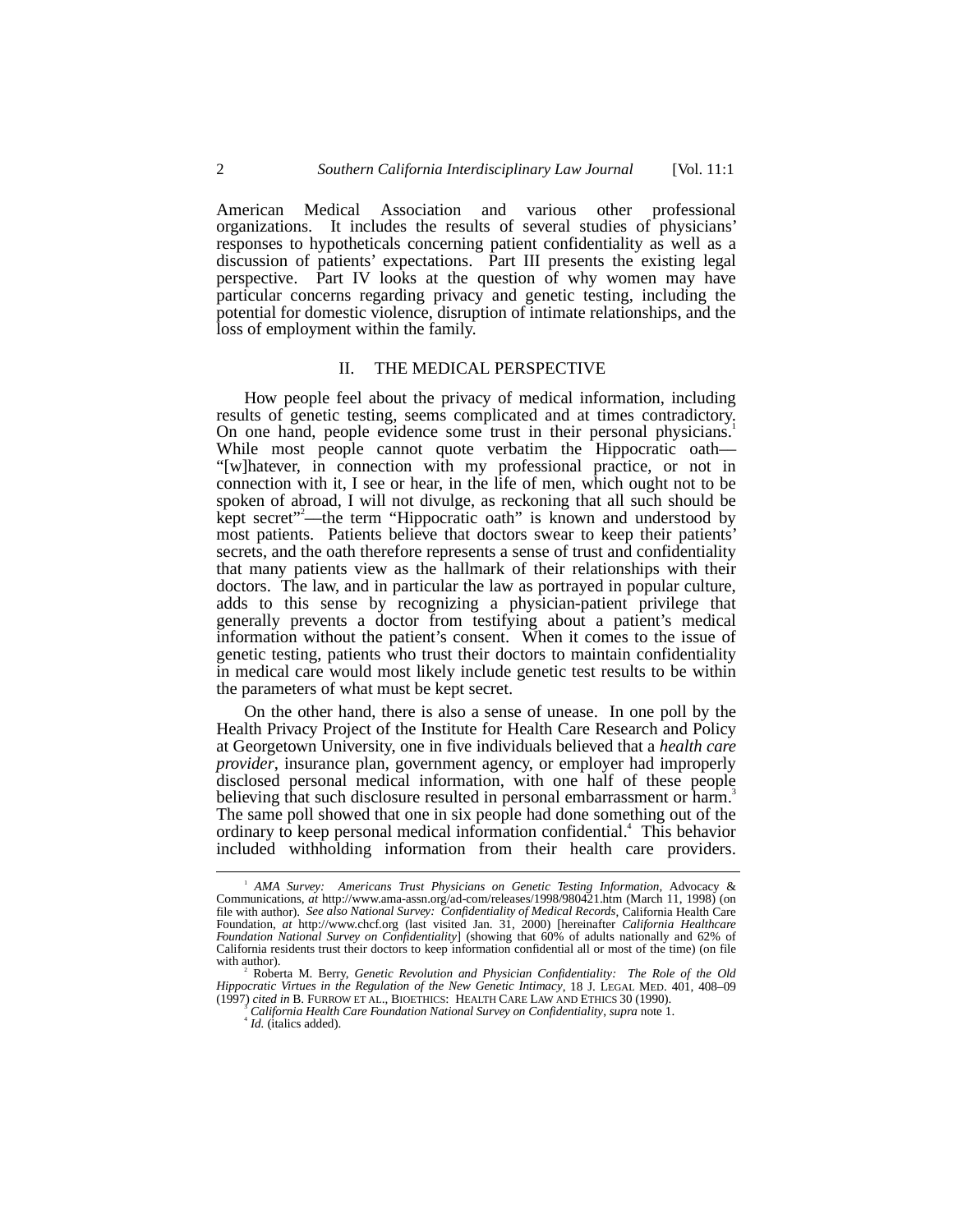Another survey showed that 25% of respondents reported that they or a member of their family had personally paid for a medical test or treatment rather than risk a breach of confidentiality by submitting a claim to an insurance program.

This seemingly fractured view of privacy in the doctor-patient relationship leads to questions about the meaning of the Hippocratic oath, and whether doctors can, should, or must break the confidences of their patients. While these questions have resonance for all medical information, they have arisen specifically in the discourse surrounding genetic testing. One view is that genetic information is so unique and comprehensive that it heightens the need for privacy.<sup>6</sup> "Counselors report that persons in families affected by genetic conditions perceive genetic information as more personal, revealing, and stigmatizing than other medical information." Another view is that genetic information should not be viewed as different from other medical information,<sup>8</sup> but rather that its arrival on the medical scene has simply renewed the existing concern for confidentiality. Finally, a third view shifts the focus entirely by insisting on privacy, but raising the question of to whom privacy is owed––the individual being tested or the family whose genetic secrets are captured in the test results?<sup>9</sup>

This Part will examine prevailing professional standards regarding confidentiality of genetic test results, beginning on one end of the spectrum with the view that most standards enshrine confidentiality, and moving across the continuum. This Part will then examine what health care providers and patients have stated about their own views and expectations when these standards are applied in a clinical setting.

We begin with what we might term the most absolute view of confidentiality and privacy––a strict interpretation of the text of the Hippocratic oath––that doctors can be counted on to keep their mouths shut. The absolutists in the area of genetic testing are not doctors at all, but genetic counselors. Genetic counselors are not physicians but are individuals specifically trained (usually with a masters-level degree from only a handful of programs) to assist patients in making choices about

 $\frac{1}{s}$ *1993 Lou Harris Poll*, Electronic Privacy Information Center, *at* http://www.epic.org/privacy/ medical/polls.html (last visited Apr. 14, 2001) (citing Harris Equifax, *Health Information Privacy*

*Survey* (1993) (on file with author)). <sup>6</sup> George J. Annas, *Drafting the Genetic Privacy Act: Science, Policy, and Practical Considerations*, 23 J. LAW, MED. & ETHICS 360; George J. Annas, *Genetic Privacy: There Ought to Be a Law*, 4 TEX. REV. L. & POL. 9 (1998); Francis S. Collins, *Medical and Ethical Consequences of the Human Genome Project*, J. CLINICAL ETHICS 260, 264 (1991). <sup>7</sup>

<sup>&</sup>lt;sup>7</sup> Barbara Bowles Biesecker, *Privacy in Genetic Counseling*, *in GENETIC SECRETS*: PROTECTING<br>PRIVACY AND CONFIDENTIALITY IN THE GENETIC ERA 108, 109 (Mark Rothstein ed., 1997) [hereinafter GENETIC SECRETS] (citing Clair Leonard, Gary Chase, & Barton Childs, *Genetic Counseling: A*

*Consumer's View*, NEW ENG. J. MED. 287, 433–39 (1972)). <sup>8</sup> Thomas H. Murray, *Genetic Exceptionalism and "Future Diaries": Is Genetic Information Different from Other Medical Information?*, *in* GENETIC SECRETS, *supra* note 7, at 60; Mark A. Rothstein, *Why Treating Genetic Information Separately Is a Bad Idea*, 4 TEX. REV. L. & POL. 33 (1999). <sup>9</sup> Lori B. Andrews, *Gen-Etiquette: Genetic Information, Family Relationships, and Adoption*, *in*

GENETIC SECRETS, *supra* note 7, at 255, 256. *See also* DOROTHY C. WERTZ, JOHN C. FLETCHER, & KARE BERG, WORLD HEALTH ORG., GUIDELINES ON ETHICAL ISSUES IN MEDICAL GENETICS AND THE PROVISION OF GENETIC SERVICES (1995).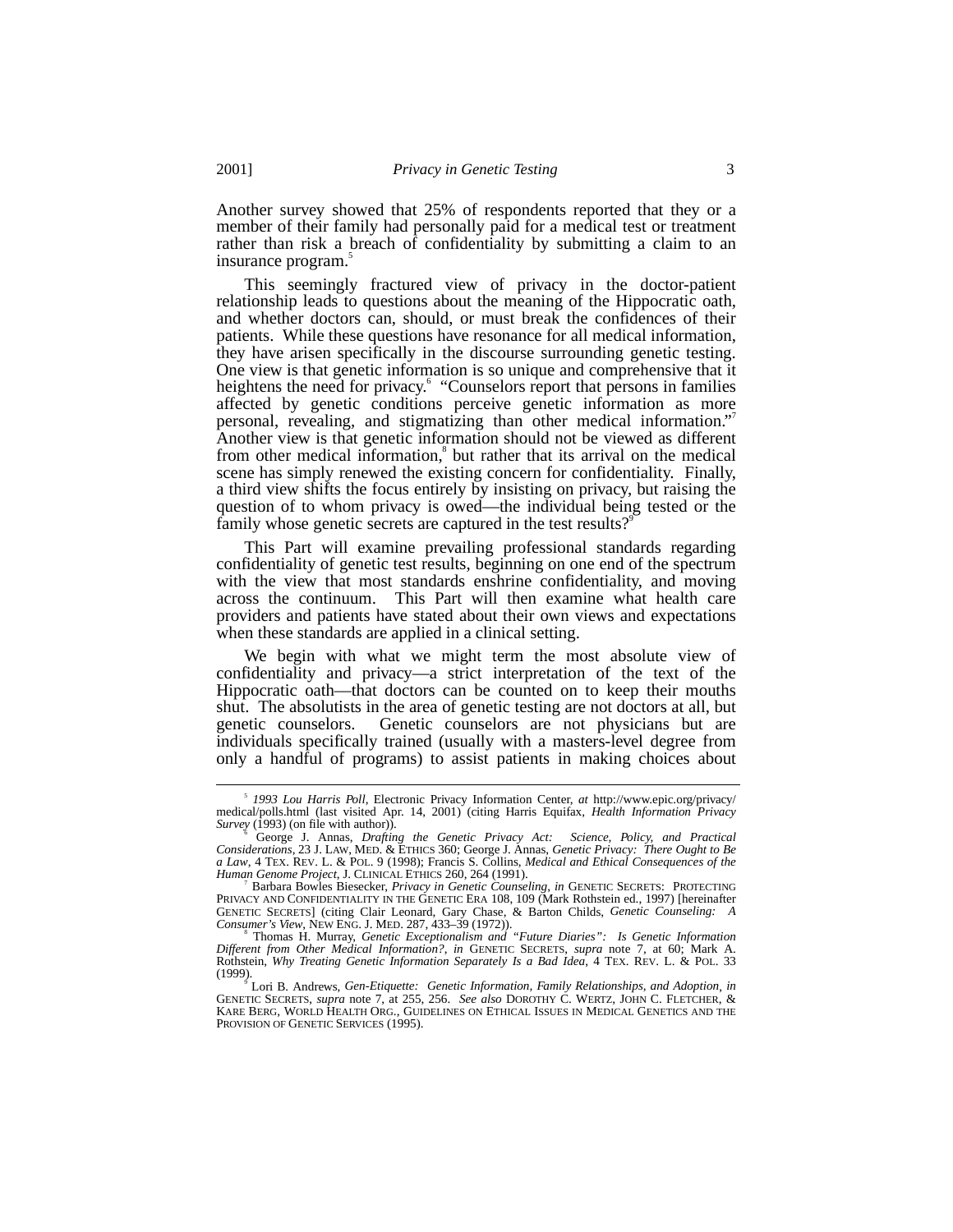genetic testing and its results. The National Society of Genetic Counselors Code of Ethics contains a strong declaration in favor of confidentiality:

The counselor-client relationship is based on values of care and respect for the client's autonomy, individuality, welfare, and freedom. The primary concern of genetic counselors is the interests of their clients. Therefore, genetic counselors strive to . . . [m]aintain as confidential any information received from clients, unless released by the client.<sup>11</sup>

The precise wording does not appear to include results of genetic tests, because such results would not be information received from clients. An explication of the Code broadens the concept, however, by stating the following:

The value of confidentiality . . . is virtually universal. . . . The committee considered the possibility that the sharing of an identified client's information may be justified on the basis of the counselor's judgment in a special situation, but rejected the idea because the various scenarios within which this could be possible are endless, making confidentiality meaningless.<sup>1</sup>

Thus, "information received from clients" appears to include "client information" without regard to source, perhaps in much the same way that lawyers are required to hold confidential both communications directly from clients and any other information they may learn in the course of representation.<sup>12</sup> One genetic counselor writes clearly on the subject of disclosure of genetic testing that "[t]his model of clinical practice of medicine continues to dictate nondisclosure to other family members . . . even if disclosure . . . is clearly in the best interests of relatives."<sup>13</sup>

Perhaps less well known and understood by patients is what appears to be the prevailing view of patient privacy, which starts with confidentiality as a general rule, but builds in exceptions. The American Medical Association's Code of Professional Ethics states that "a physician shall ... safeguard patient confidences within the constraints of the law."<sup>14</sup> In a section on confidentiality, the AMA goes on to state that:

The information disclosed to a physician during the course of the relationship between physician and patient is confidential *to the greatest possible degree*. . . . The physician should not reveal confidential communications or information without the express consent of the patient, unless required to do so by law.

<sup>&</sup>lt;sup>10</sup> Nat'l Soc'y of Genetic Counselors, *National Society of Genetic Counselors Code of Ethics*, 1 J.<br>GENETIC COUNSELING 41, 42 (1992).

Judith L. Benkendorf, Nancy P. Callanan, Rose Grobstein, Susan Schmerler, & Kevin T. Fitzgerald, *Explication of the National Society of Genetic Counselors (NSCG) Code of Ethics*, 1 J.<br>GENETIC COUNSELING 31, 36 (1992).

<sup>&</sup>lt;sup>12</sup> MODEL RULES OF PROF'L CONDUCT R.1.6 (2000); MODEL CODE OF PROF'L RESPONSIBILITY

DR 4-101 (2000).<br><sup>13</sup> Eugene Pergament, *A Clinical Geneticist Perspective of the Patient-Physician Relationship, in*<br>GENETIC SECRETS, *supra* note 7, at 103.

GENETIC SECRETS, *supra* note 7, at 103.<br><sup>14</sup> AM. MED. ASS'N, CODE OF MEDICAL ETHICS: CURRENT OPINIONS WITH ANNOTATIONS xiv<br>(1994) (citing the preamble); BUREAU OF NAT'L AFF., MEDICAL ETHICS: CODES, OPINIONS, AND STATEMENTS 7 (Baruch A. Brody et al., eds., 2000) [hereinafter MEDICAL ETHICS].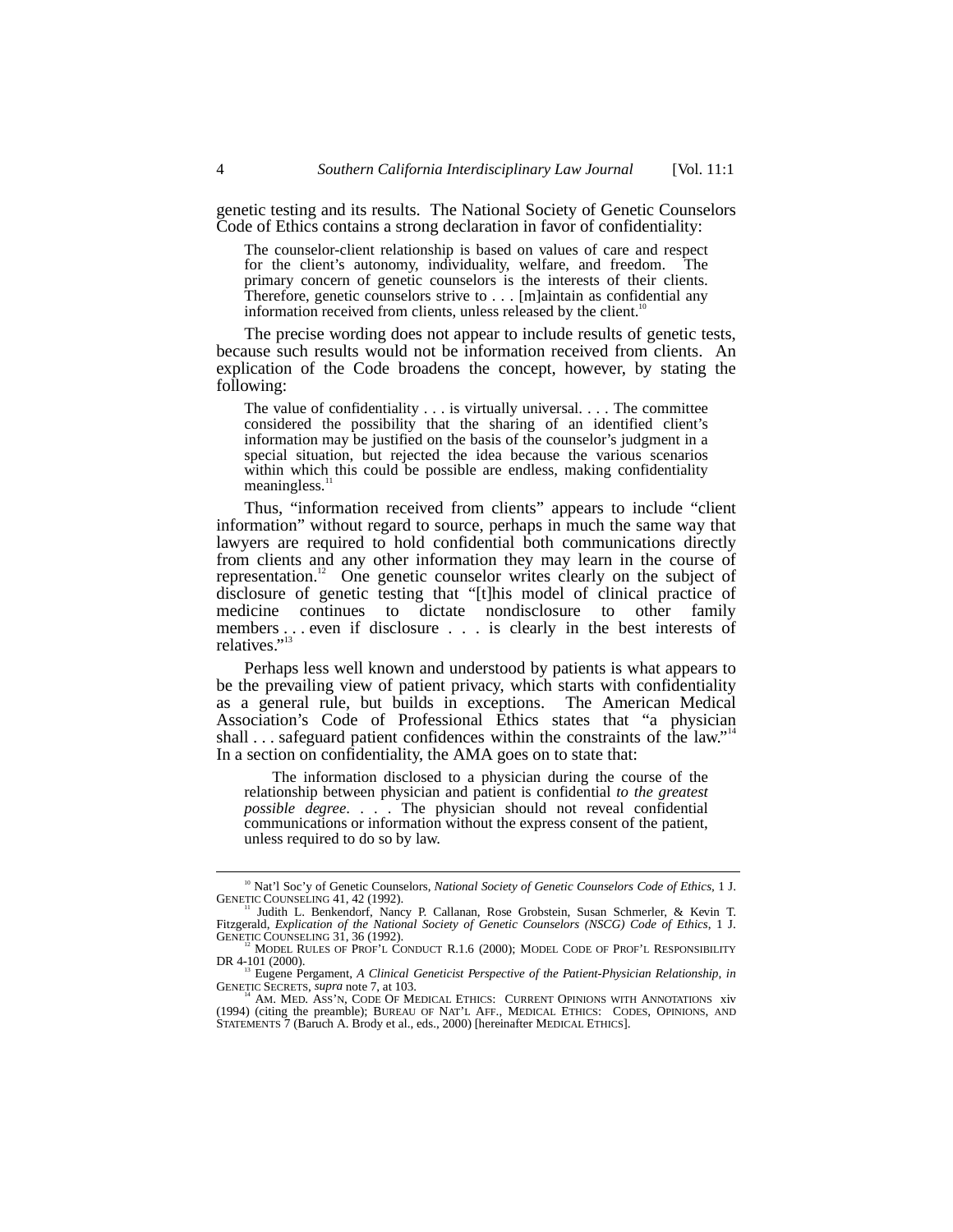The obligation to safeguard patient confidences is subject to certain exceptions which are ethically and legally justified because of overriding social considerations. Where a patient threatens to inflict serious bodily harm to another person . . . the physician should take reasonable precautions for the protection of the intended victim. . . . Also, communicable diseases, gun shot and knife wounds should be reported as required by applicable statutes or ordinances.<sup>15</sup>

On the specific issue of genetic testing, the structure closely follows that of the AMA's view that confidentiality is the general rule, but there are exceptions. Among several professional groups, there is substantial agreement about which exceptions are proper. For example, the President's Commission for the Study of Ethical Problems in Medicine and Biomedical and Behavioral Medicine proposed that it is proper for a health care professional to reveal the results of genetic testing to family members over a patient's objection when:

1. reasonable efforts to elicit voluntary consent to disclosure have failed;

2. there is a high probability both that harm will occur if the information is withheld, and the disclosed information will actually be used to avert harm;

3. the harm that identifiable individuals would suffer would be serious; and

4. appropriate precautions are taken to ensure that only the genetic information needed for diagnosis and/or treatment of the disease in question is disclosed.<sup>16</sup>

Other professional organizations, such as the Institute for Medicine and the American Society of Human Genetics ("ASHG"), have adopted similar positions. The former has stated that the "strongest case" for warning by a health care professional would exist if the above conditions were satisfied; $17$ ASHG agrees, but adds at least two wrinkles. The first is that the harm to the identified relatives must be "highly likely to occur and . . . serious, imminent, and foreseeable," requiring only that the disease be "preventable, treatable, or that medically accepted standards indicate that early monitoring will reduce the genetic risk."<sup>18</sup> The second, a balancing test,

 <sup>15</sup> MEDICAL ETHICS, *supra* note 14, at 29 (citing Rule 5.05, issued Dec. 1983, updated June 1994) (emphasis added); Laurence R. Tancredi, *Collection and Disclosure of Genetic Information*, *in* THE GENETIC FRONTIER: ETHICS, LAW, AND POLICY 47, 50 (Mark S. Frankel & Albert Teich eds., 1994).

BEHAVIORAL RESEARCH, SCREENING AND COUNSELING FOR GENETIC CONDITIONS: A REPORT ON THE ETHICAL, SOCIAL, AND LEGAL IMPLICATIONS OF GENETIC SCREENING, COUNSELING AND EDUCATION PROGRAMS 44 (1983) [hereinafter PRESIDENT'S COMM'N]. <sup>17</sup> The language favored by the Institute for Medicine is as follows:

The committee recommends that confidentiality be breached and relatives informed about genetic risks only when attempts to elicit voluntary disclosure fail, there is a high probability of irreversible or fatal harm to the relative, the disclosure of the information will prevent harm, the disclosure is limited to the information necessary for diagnosis or treatment of the relative, and there is no other reasonable way to avert the harm.

INST. OF MED., ASSESSING GENETIC RISKS: IMPLICATIONS FOR HEALTH AND SOCIAL POLICY 278 (Lori

MEDICAL ETHICS, *supra* note 14, at 248.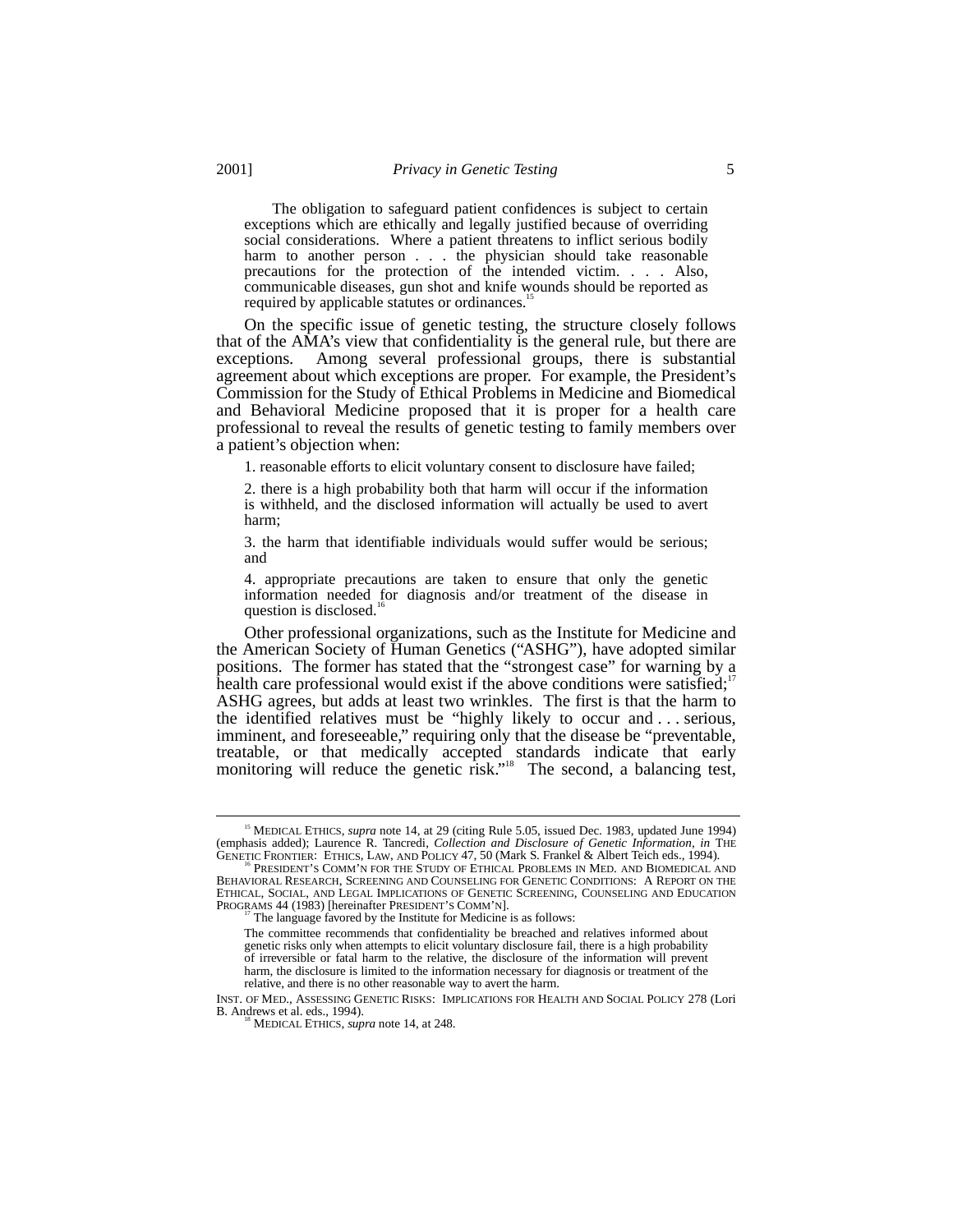requires that "[t]he harm that may result from failing to disclose . . . outweigh the harm that may result from disclosure."<sup>19</sup>

To better understand this exception, it may be useful to focus on the particular disease, which––with the exception of the balancing test added by the ASHG––is determinative of most of the critical factors of the test. One relatively easy example is Huntington's disease.<sup>20</sup> Because neither treatment nor a means of prevention is available for Huntington's, confidentiality would likely be maintained. Another example with the opposite result is hemachromotosis, a genetic disease which causes an individual to retain too much iron in the blood, is treated by regular blood donations (phlebotomies), and thus, is at the opposite end of the spectrum from Huntington's disease in terms of the availability of treatment.

Genetic propensity for breast cancer, the carrying of the BRCA-1 or BRCA-2 gene, might be more problematic in application. Carriers of the gene have a significantly greater than average chance of developing cancer as measured against the general population.<sup>22</sup> The question is whether, under the guidelines, this translates into a "high probability."<sup>23</sup> Treatment involving drugs such as tamoxifen shows promise,  $24$  even if not definitive, whereas prophylactic mastectomy and/or oophorectomy<sup>25</sup> would certainly qualify as a "treatment" or possibly even a "prevention." When viewed against the more expansive language of the ASHG––that at a minimum, early monitoring would reduce the genetic risk<sup>26</sup>—it appears as if disclosure would be permitted under the guidelines. Thus, in what many patients may

 $H$ <sup>1</sup> My thanks to Walter Noll, M.D., Dartmouth-Hitchcock Medical Center, Lebanon, NH for his example of hemachromotosis. See also Allen Buchanan, *Ethical Responsibilities of Patients and Clinical Geneticists*, 1 J. HEALTH CARE L. & POL'Y 391, 392–93 (1998).<br><sup>22</sup> Females found to carry a mutation in BRCA1 have an

40–65% lifetime risk of ovarian cancer, and an increased risk of colon cancer. Caryn Lerman, Steven Narod, Kevin Schulman, Chanita Hughes, Andres Gomez-Caminero, George Bonney, Karen Gold, Bruce Trock, David Main, Jane Lynch, Cecil Fulmore, Carrie Snyder, Stephen J. Lemon, Theresa Conway, Patricia Tonin, Gilbert Lenoir, & Henry Lynch, *BRCA1 Testing in Families with Hereditary* MED. ASS'N 1885 (1996).<br><sup>23</sup> PRESIDENT'S COMM'N, *supra* note 16.<br><sup>24</sup> Steven A. Norad, Jean-Sébastien Brunet, Paviz Ghadirian, Mark Robson, Ketil Heimdal, Susan

L. Neuhausen, Dominique Stoppa-Lyonnet, Caryn Lerman, Barbara Pasini, Patricia de los Rios, Barbara Weber, & Henry Lynch, Tamoxifen and Risk of Contralateral Breast Cancer in BRCA1 and BRCA2<br>Mutation Carriers: A Case-Control Study, 356 LANCET 1876 (2000).<br><sup>25</sup> Karla Harby, BRCA Mutation Carriers with Breast Cancer Often

*Oophorectomies*, Huntsman Cancer Institute, *at* http://www.huntsmancancer.org/content/reuters/ 2000/09/26/20000926clin001.html (Sept. 26, 2000) (citing a study by Kenneth Offit, M.D., Memorial

Note, however, that even scientists are not in agreement on this issue. "Thus far, there have been no randomized clinical trials indicating that either greater monitoring of women with the mutation or prophylactic mastectomy improves the quality of life, psychological well-being, or medical outcome of the women who have a mutation in the breast cancer gene." Andrews, *supra* note 9, at 265. *See also* Lerman et al., *supra* note 22, at 1886 (referring to "the absence of proven strategies for preventing cancer in carriers, (including surgical prophylaxis)").

 <sup>19</sup> *Id.* at 249. *See also* AM. SOC'Y OF FAMILIAL GENETIC INFORMATION, *Professional Disclosure*

Huntington's disease is an untreatable, hereditary autosomal disorder that is characterized by involuntary movements and progressive dementia. HARRISON'S PRINCIPLES OF INTERNAL MEDICINE 2014 (E. Branwald et al. eds., 11th ed. 1987). For a compelling narrative of a family's experience with Huntington's Disease, see ALICE WEXLER, MAPPING FATE: A MEMOIR OF FAMILY, RISK, AND GENETIC RESEARCH (1995).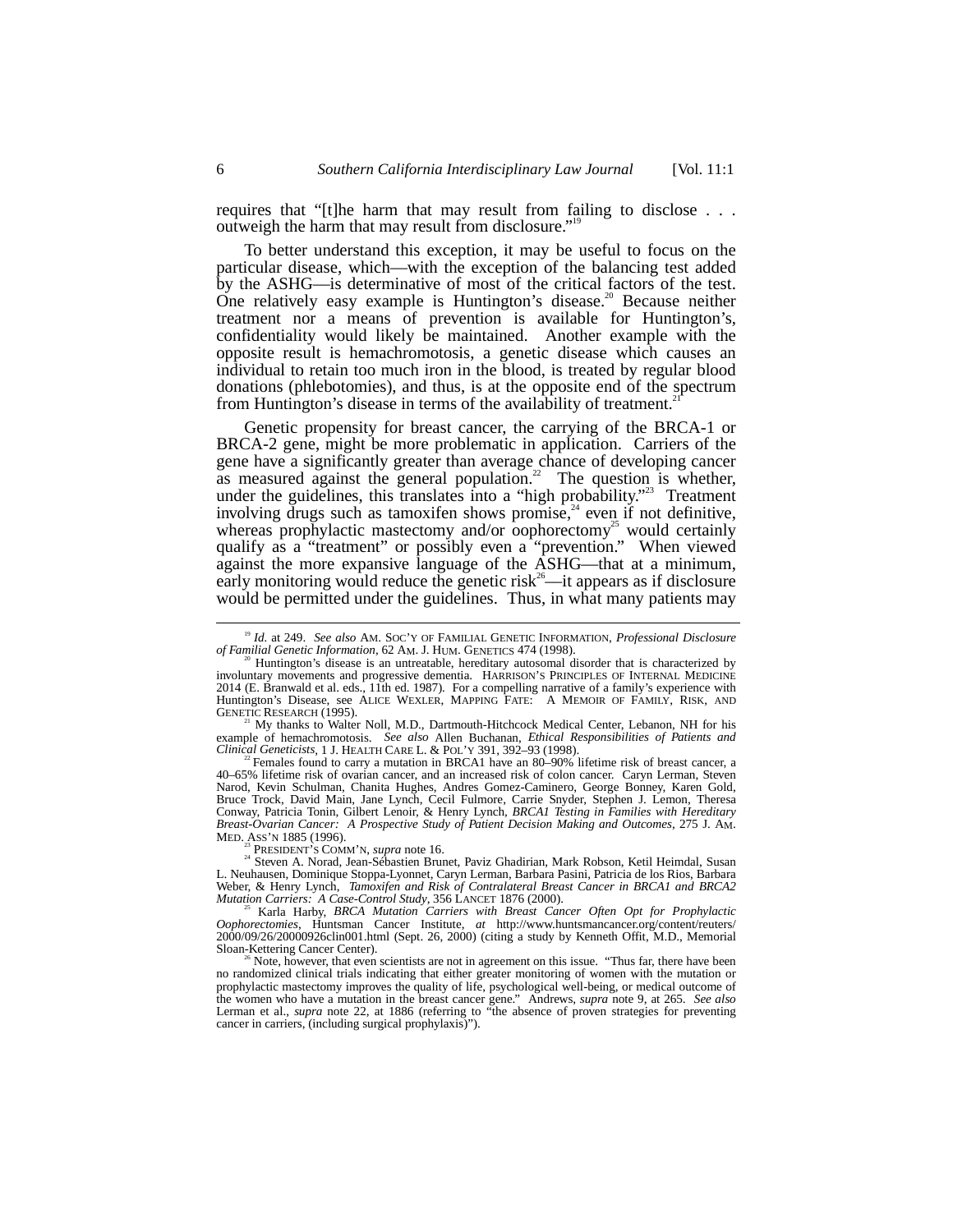regard as a highly sensitive genetic test––a test for breast cancer––doctors would be able to disclose the test results to the patient's relatives, even over the patient's own objections. $27$ 

Another view of confidentiality in genetic testing is what has been referred to as the "genetic Miranda warning."<sup>28</sup> This is the view that patients should be warned in advance that confidentiality is not guaranteed, and that under some circumstances, such as those outlined above, a doctor is free to contact a patient's family members with the test results over the patient's objection. Patients can then decide prior to the test whether or not they wish to proceed with the testing. While such a warning may compromise patient autonomy by dangling the carrot of information obtainable by testing, and simultaneously wielding the stick of possible breaches of confidentiality, it does allow the patient to know the terms of the testing prior to the test itself and may, therefore, be in a small sense empowering. At a minimum, patients are not caught by surprise and can prevent the information from potentially being disseminated to their family members by refusing to be tested.

The other extreme from the absolutist view suggests that not only may physicians be permitted to reveal the results of genetic tests to relatives, they may have a moral imperative to do so. This position rests on two independent, although not antagonistic, assumptions. The first is that information obtained through genetic testing does not belong to the individual test subject, but rather, by its very nature, to the family.<sup>29</sup> The study of genetics––the very idea of a genetically inheritable trait––is by definition the study of families and information about those families. Thus, no issues of confidentiality really arise between tested patients and their family members. It is common information that should, and some argue must, be made available to all potentially affected family members. "Dorothy Wertz and John Fletcher suggest that it is 'vital to recognize that hereditary information is a family possession rather than simply a personal one."<sup>30</sup> Therefore, when one member of the family requests genetic Therefore, when one member of the family requests genetic testing, the entire family becomes the patient to whom the professional duty of providing complete and accurate information attaches. One commentator put it this way: "Historically, the patient/physician relationship constituted a duality between a doctor and a patient with illnesses specific to that patient. Now, with the introduction of genetic mapping, however, the patient/physician relationship has been reconfigured to reflect the individual's ties to his or her ancestors and descendants."

<sup>&</sup>lt;sup>27</sup> At least one commentator would disagree with this analysis, believing that genetic predisposition to cancer is closer to that of Huntington's disease due to lack of a definitive treatment.<br>See Buchanan, supra note 21, at 395.

<sup>&</sup>lt;sup>28</sup> Ruth Macklin, *Privacy and Control of Genetic Information*, *in* GENE MAPPING: USING LAW AND ETHICS AS GUIDES 157, 164 (George J. Annas & Sherman Elias eds., 1992).

Andrews, *supra* note 9, at 266. 30<br><sup>30</sup> Andrews, *supra* note 9; Dorothy C. Wertz & John C. Fletcher, *Privacy and Disclosure in*<br><sup>30</sup> *Id.*; WERTZ, supra note 9; Dorothy C. Wertz & John C. Fletcher, *Privacy and Disclosu Medical Genetics Examined in an Ethics of Care*, 5 BIOETHICS 212, 221 (1991). "An ethics of care

would consider the patient to be the *family* at genetic risk (rather than the individual." *Id.* 31 Jeffrey W. Burnett, *A Physician's Duty to Warn a Patient's Relatives of a Patient's Genetically Inheritable Disease*, 36 HOUS. L. REV. 559, 578 (1999).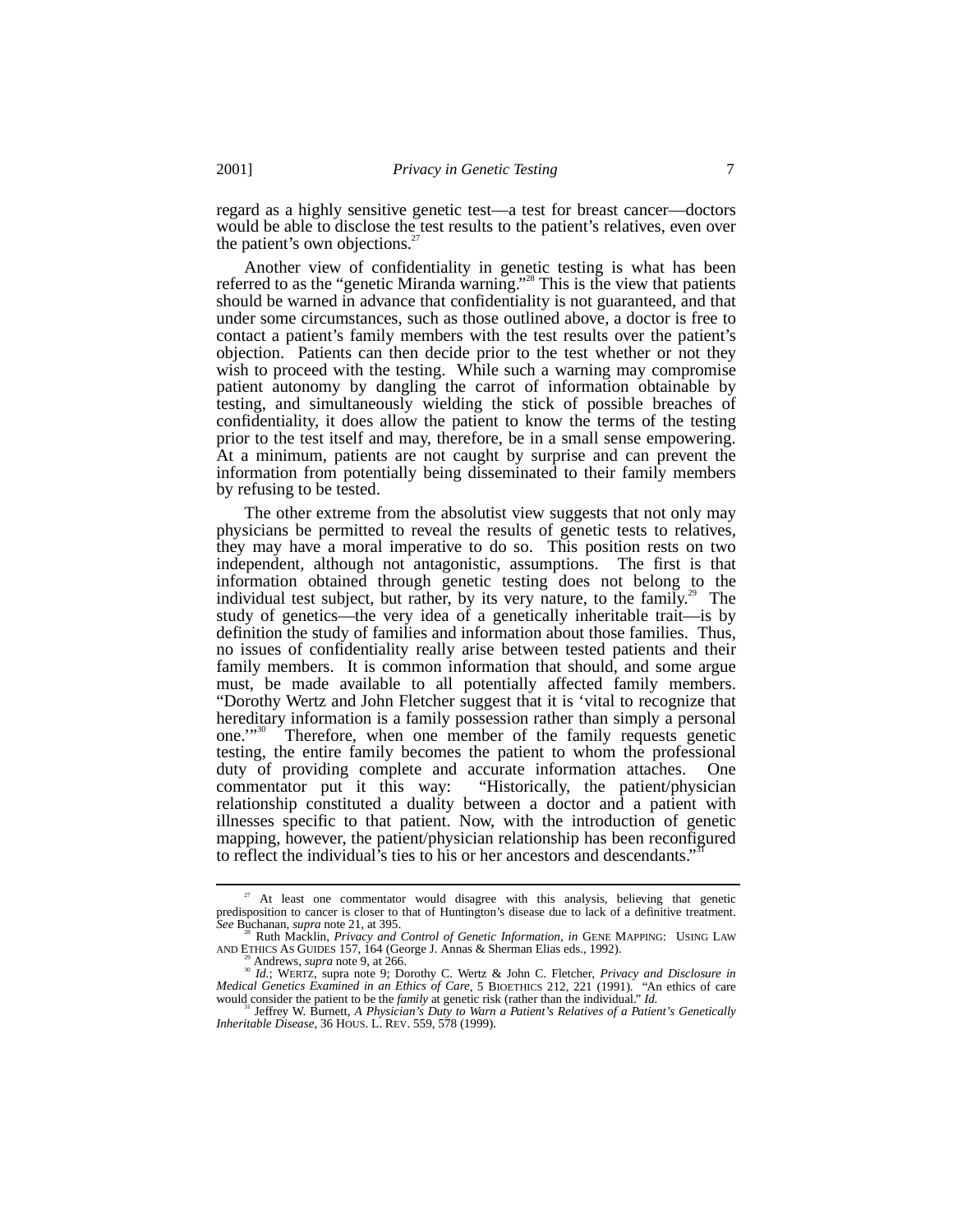The second premise is that public policy demands the disclosure. For public policy reasons, other exceptions have been, if not wholly accepted, at least tolerated by patients and their doctors. As previously stated, courts, legislatures, and professional mores have permitted violation of patient confidentiality when child abuse is suspected, $32$  when a patient is the victim of a gunshot wound,<sup>33</sup> and in some states, when the patient suffers from a contagious disease that could be a public health hazard.<sup>34</sup> One may argue the differences: revelations about child abuse are designed to protect children who may otherwise have no way to protect themselves, while most (but not all) family members of genetically tested patients are adults; gunshot wound reporting serves to help law enforcement, but genetic testing involves no crime; and warning of the presence of contagious diseases involves a risk to the entire public as opposed to a single family. Nevertheless, society has yet to define the exceptions to the rule of confidentiality, and it can be argued that revealing a risk to family members could increase the general public health.

To summarize, prevailing ethical standards in the medical profession––as represented by the codes of ethics of various health care professionals––present no monolithic view on the issue of confidentiality in genetic testing. While confidentiality is important, some genetic counselors and ethicists, such as George Annas, view it as absolute.<sup>3</sup> Those at the other end of the spectrum are characterized by the work of Dorothy Wertz, which argues that genetic information belongs to families, not individuals.<sup>36</sup> Therefore, while those who subscribe to Wertz's view might object to disclosure to an outsider, such as an employer, they would not only permit the physician to warn family members, but would argue that the physician has an affirmative duty to do so. In between the extremes are those who favor a modified form of confidentiality, which begins with a presumption of confidentiality unless certain conditions are met. Some of these conditions appear to rest on the state of medical science––for example, whether treatment is available. Other conditions require a consideration of the seriousness of the harm and the identifiability of the relatives. Lastly, the ASGH requires that one who seeks to break confidentiality must balance the harm from disclosure with the harm from nondisclosure. This balancing test is a point to which I return to in the final Part of this paper.

While the foregoing is a sketch of the state of pertinent ethics codes, the question of actual practice remains. The following discussion, while not exhaustive of the literature, adds an important dimension. How do the more formal abstract codes play out in the real practice of medicine for health care professionals and patients?

 <sup>32</sup> *See generally* Harold Edgar & Hazel Sandomire, *Medical Privacy Issues in the Age of AIDS:* Legislative Options, 16 AM. J.L. & MED. 155 (1990).<br>
<sup>33</sup> See id. at 177.<br>
<sup>34</sup> Id. at 161–64.<br>
<sup>35</sup> See, e.g., Annas, *supra* note 6.<br>
<sup>36</sup> See Wertz & Fletcher, *supra* note 30.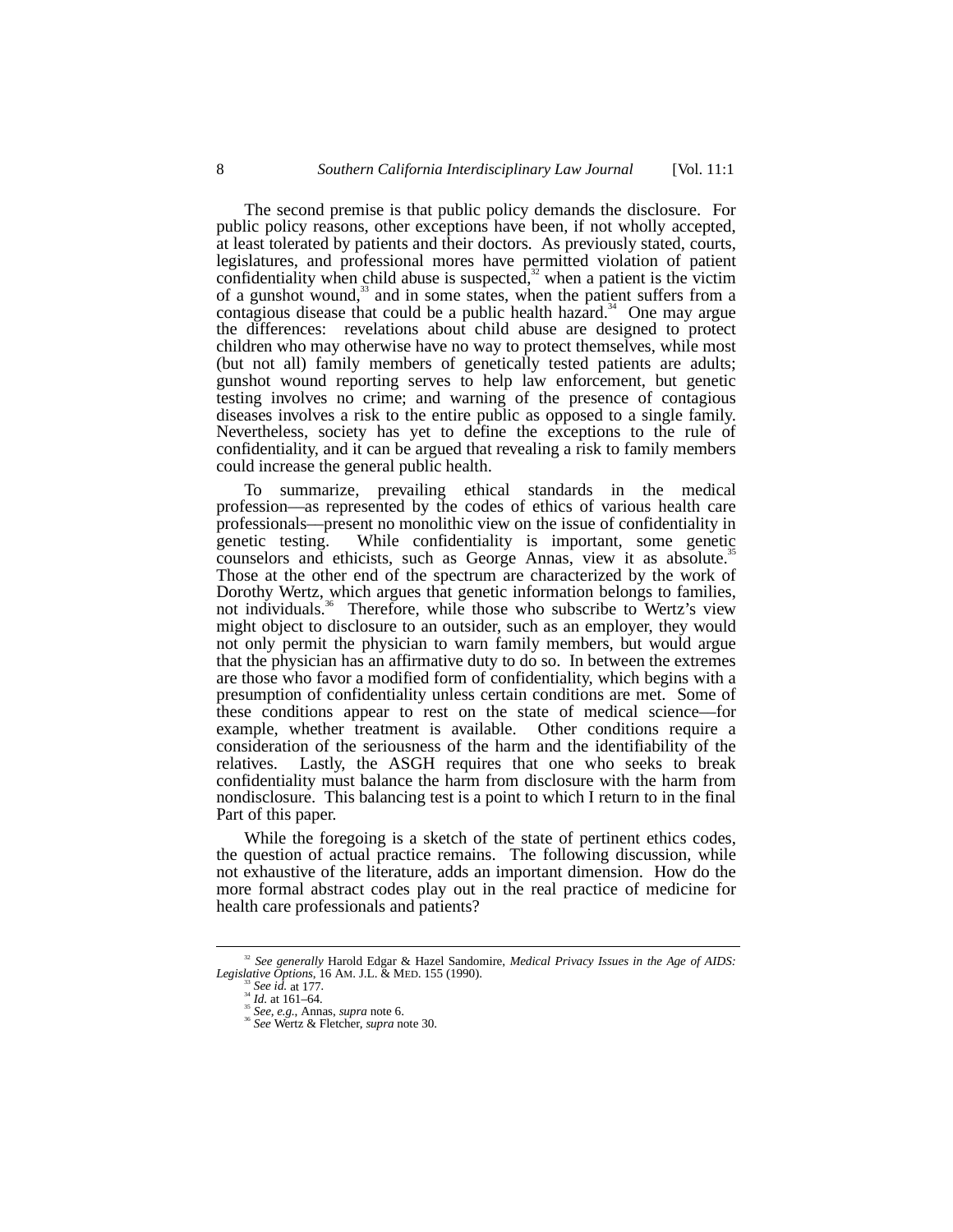Two studies attempted to determine the conditions under which medical professionals would disclose genetic testing results to relatives. The studies both involved a hypothetical in which the patient tested positive for carrying the Huntington's gene. One study involved those most protective of confidentiality—genetic counselors.<sup>37</sup> The study's results with regard to disclosure to family members at risk were as follows: 59.4% would respect the confidentiality of the patient, 19.8% would disclose if asked by relatives, and 14.5% would disclose even if not asked by relatives.

Dorothy Wertz's earlier study of Ph.D. and M.D. counselors––who receive different training than genetic counselors<sup>39</sup>—confronted with the same scenario of a patient who refuses to warn at risk relatives, produced the following results: 39% would respect confidentiality, 29% would disclose if asked by relatives, and 24% would disclose even if not asked by relatives.<sup>4</sup>

In yet another study, physicians were asked to whom positive test results for Huntington's disease should be disclosed without the patient's permission.<sup>41</sup> Few said they would reveal the results to employers or health insurers, but many indicated that they would reveal the results to a spouse, adult children, or sibling of the patient. $42$  This study also confirmed that physicians were most likely to reveal such information, followed by medical geneticists, while genetic counselors were least likely to breach the patient's confidentiality.<sup>43</sup> A study of general practitioners revealed that a vast majority (83%) would reveal genetic test results over the patient's objection.<sup>44</sup>

When it comes to patient expectations and beliefs, the numbers are very different from those attributed to general practitioners and medical geneticists and much closer to those associated with genetic counselors.<sup>45</sup> Of patients asked to comment on the same scenario, 65% felt that doctors should respect confidentiality, 22% felt that doctors should tell if asked by

 <sup>37</sup> Deborah F. Pencarinha, Nora K. Bell, Janice G. Edwards, & Robert G. Best, *Ethical Issues in Genetic Counseling: A Comparison of M.S. Counselor and Medical Geneticist Perspectives*, 1 J.

GENETIC COUNSELING 19 (1992).<br><sup>38</sup> *Id.* at 25. 39 Professional genetic counselors hold masters degrees. They are not medically trained. They provide information about the genetic testing process and assist clients in decisionmaking. *See* Biesecker, *supra* note 7, at 113. In contrast to medical geneticists, most of whom are men, 94% of genetic counselors are women. Mary B. Mahowald, *Reproductive Genetics and Gender Justice*, *in* WOMEN IN PRENATAL TESTING: FACING THE CHALLENGES OF GENETIC TECHNOLOGY 67, 79 (Karen H.

<sup>&</sup>lt;sup>40</sup> Pencarinha, *supra* note 37, at 25.<br><sup>41</sup> Gail Geller, Ellen S. Tambor, Barbara A. Bernhardt, Gary A. Chase, Karen J. Hofman, Ruth R. Faden, & Neil A. Heltzman, *Physicians' Attitudes Toward Disclosure of Genetic Information to Third*

<sup>&</sup>lt;sup>42</sup>*Id.* at 239. *Parties* 239. *Parties* 20.3% of physicians, 10.7% of geneticists, and 3.6% of geneticities counselors would reveal results to a spouse; 28.8%, 19.0%, and 7.2% respectively, to an adult child, and 15.8%, 7.2%, and 2.9%, respectively, to a patient's sibling. *Id.*  $^{44}$  Pergament, *supra* note 13, at 96.  $^{44}$  *Id.*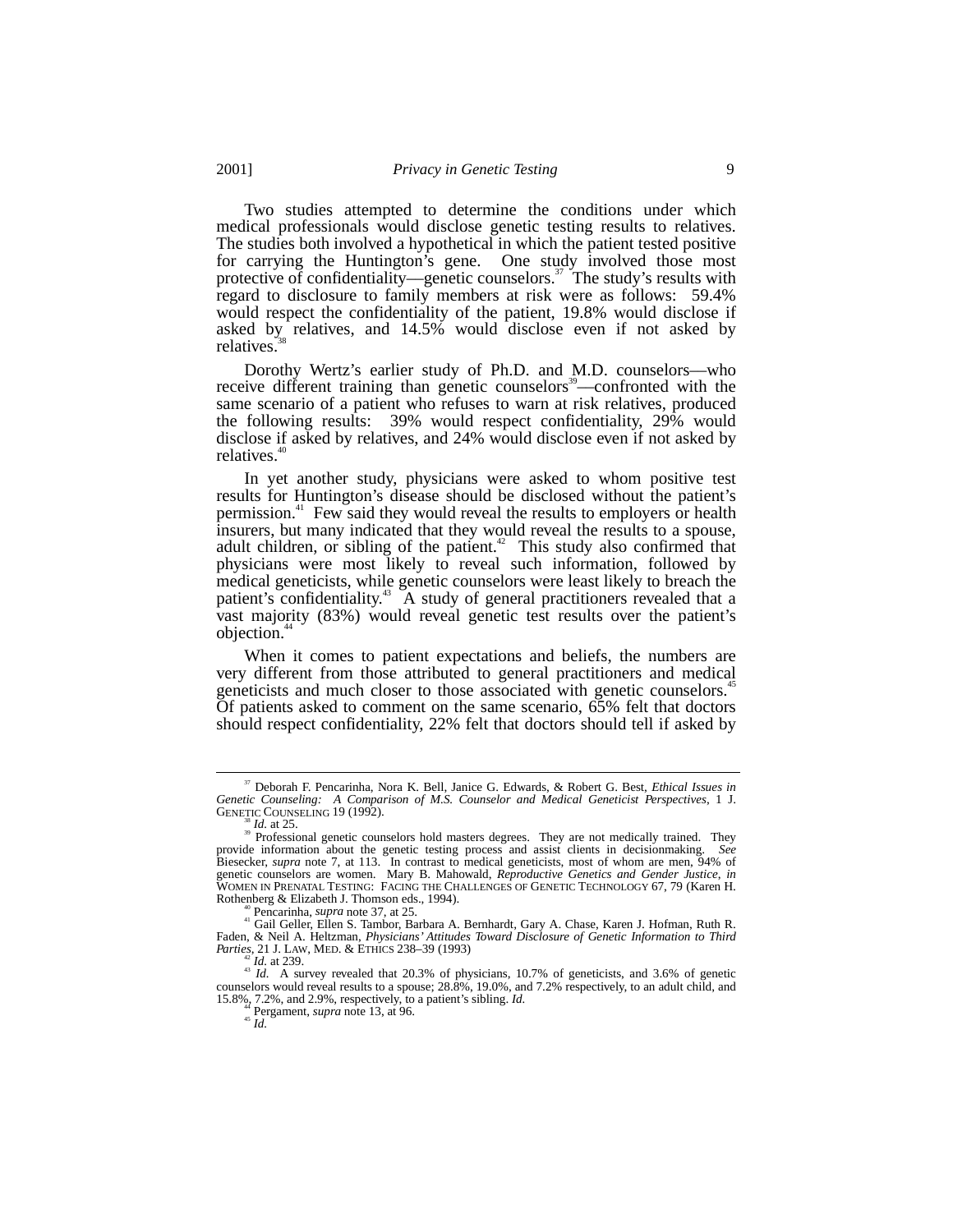relatives, and 8% felt that doctors should tell even if not asked by relatives.<sup>4</sup>

A study of a small sample of patients (forty-six women) in a genetic counseling clinic in the United Kingdom explored the question of whether and to whom the patients revealed information that they were at higher risk for breast and ovarian cancer.<sup>47</sup> Most of the women told at least one relative.48 The women also acknowledged the difficulties in contacting and discussing the issue with all family members, citing practicalities such as wanting to speak face-to-face and finding it difficult to arrange.<sup>49</sup> Nearly all of the women had at least one first- or second-degree relative whom they were not intending to inform, sometimes due to a simple lack of contact with certain family members to whom they felt little, if any, connection and therefore little, if any, responsibility. $50$ 

In another, larger study involving genetic testing for breast-ovarian cancer, 57% of 238 unaffected first-degree relatives of women with breast or ovarian cancer believed that health care providers should not reveal the results of tests to family members without written consent from the patient.<sup>31</sup> While this figure was lower than that involving disclosure to employers or insurers  $(\overline{87}\%)$ ,<sup>52</sup> it nonetheless reveals that the vast majority of women desire confidentiality, even from family members.

Some studies have concentrated on how practices and expectations concerning confidentiality of genetic testing results differ across genders and cultures. Benkendorf's study revealed less concern for confidentiality among African-American women.<sup>53</sup> Another study revealed that 66% of the Caucasian women surveyed discussed genetic testing for breast cancer with a parent or spouse, while only 27% of the African-American women surveyed did.<sup>54</sup> In addition, the same study concluded that women discuss genetic testing results more than do men.<sup>55</sup> Interestingly, in Wertz and Fletcher's study of physicians' willingness to break physician-patient confidences, the age of the physician was a factor; the odds of disclosure increased by a factor of 1.9 for every ten years of age.<sup>5</sup>

<sup>46</sup> *Id.* 47 Josephine Green, Martin Richards, Frances Murton, Helen Statham, & Nina Hallowell, *Family Communication and Genetic Counseling: The Case of Hereditary Breast and Ovarian Cancer*, 16 J.

GENETIC COUNSELING 45 (1997).<br>
<sup>48</sup> *Id. at*<br>
<sup>49</sup> *Id.* 452–53.<br>
<sup>51</sup> Judith L. Benkendorf, Jeri E. Reutenauer, Chanita Hughes, Nadine Eads, Jan Willison, Madison Powers, & Caryn Lerman, *Patients' Attitudes About Autonomy and Confidentiality in Genetic Testing for*

Breast-Ovarian Cancer Susceptibility, 73 AM. J. MED. GENETICS 296, 299 (1997).<br><sup>23</sup> Id.<br><sup>33</sup> Id.<br>Genetic Testing for Cancer Susceptibility: Determinants and Consequences, 1 J. HEALTH CARE L. & POL'Y 353, 359 (1998).<br> $Id.$  at 358–59.

<sup>55</sup> *Id.* at 358–59. 56 Dorothy C. Wertz & John C. Fletcher, *Ethics and Medical Genetics in the United States: A National Survey*, 29 AM. J. MED. GENETICS 815, 820 (1988).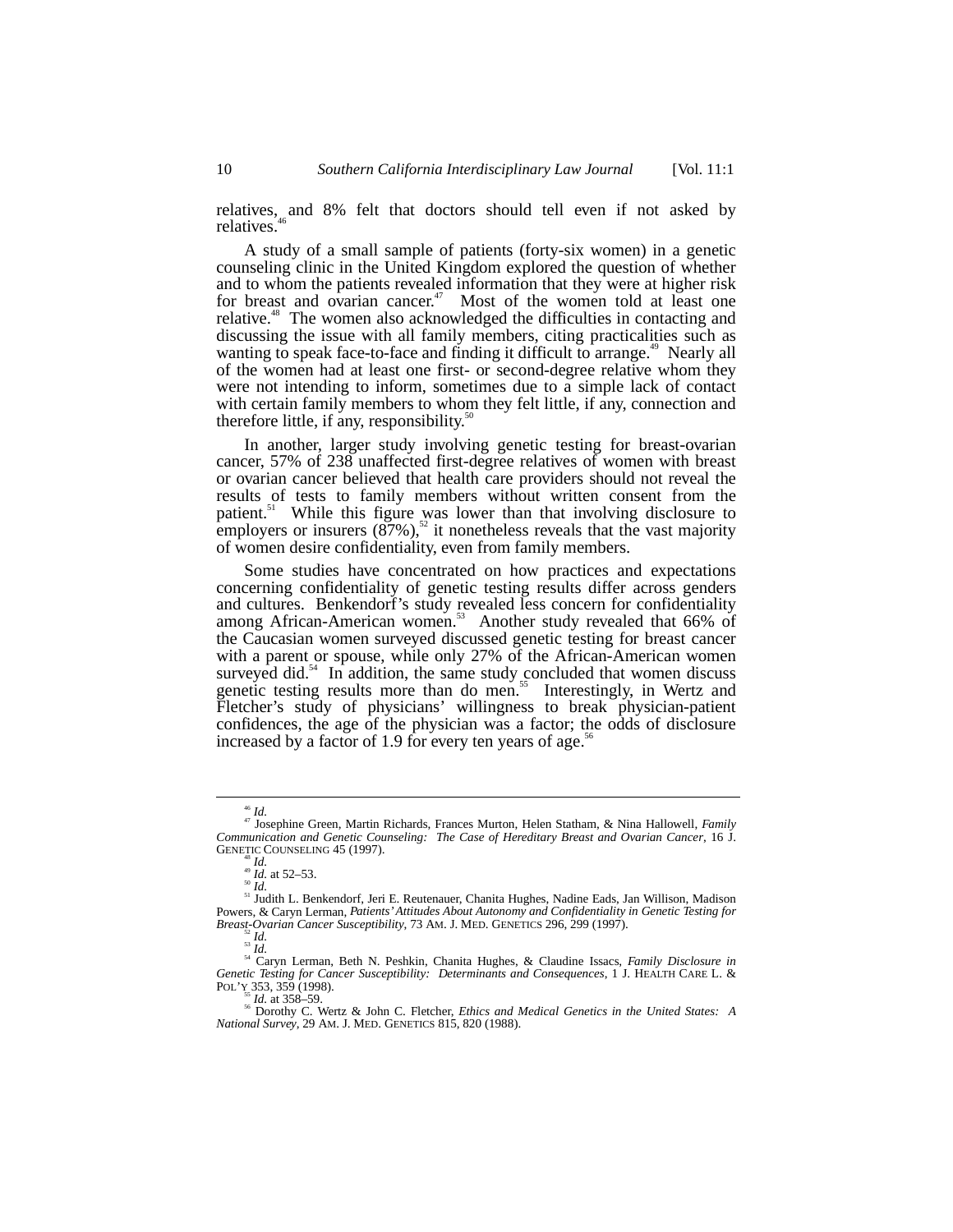The existing studies have demonstrated that patient expectation of confidentiality is the norm, and, except for the discreet group of recentlytrained genetic counselors, physician expectation of privacy is decidedly far from the norm. Patients who assume that their doctors will keep their secrets, particularly genetic testing results, are more likely relying on their own perspectives and wishes and remain ignorant of their doctors' professional ethics and personal behavior regarding the matter.

## III. THE LEGAL LANDSCAPE

As of the writing of this Article, there exists no federal legislation that squarely addresses the issue of to whom genetic test results may be revealed. The Department of Health and Human Services has recently issued final regulations known as the "Standards for Privacy of Individually Identifiable Health Information."<sup>57</sup> The impetus for their creation appears to be the growing unease among individuals over a lack of standards and the consequent fear that public entities, such as insurance companies and employers, may obtain damaging information about patients without their knowledge or consent. These anxieties have been fueled by recent advancements in electronic technology, involvement of greater numbers of health care professionals in an individual's health care, and interest in patient information from the scientific research community, $\frac{3}{8}$  all of which exponentially increase the risk of disclosure.

The effect of these standards, which are still being digested by the health care industry, health care professionals, and the public, remains unclear. To the extent that the standards address communications between doctors and family members, patient consent requirements are weak, requiring at best oral, not written, consent; and in some cases, consent can be implied.<sup>39</sup> Moreover, when it comes to speaking with family members, this section of the standards accords much deference to a physician's this section of the standards accords much deference to a physician's "professional judgment."<sup>60</sup> For example, in the preamble, there is much discussion about seeking balance between individual needs for privacy and competing, sometimes social, goals. The authors state, "Neither privacy, nor the important social goals described by the commenters, are absolutes."<sup>61</sup> Later, they acknowledge the important role that standards and practices of professional organizations will continue to play, and they quote the current American Medical Association's stance as: "conflicts between a patient's right to privacy and a third party's need to know should be resolved in favor of the patient, except where that would result in serious health hazard or harm to the patient or others."<sup>62</sup> Another section appears to

<sup>&</sup>lt;sup>57</sup> Standards for Privacy of Individually Identifiable Health Information: Final Rule, 65 Fed. Reg. 82462–82829 (Dec. 28, 2000) (to be codified at 45 C.F.R. pts. 160 & 164) [hereinafter Standards].

<sup>&</sup>lt;sup>38</sup> *Id.* at 82463. <sup>59</sup> *Id.* at 82522 (§ 164.510(b)).<br><sup>81</sup> *Id.* at 82522 (§ 164.510(b)). 6<sup>1</sup> *Id.* at 82471.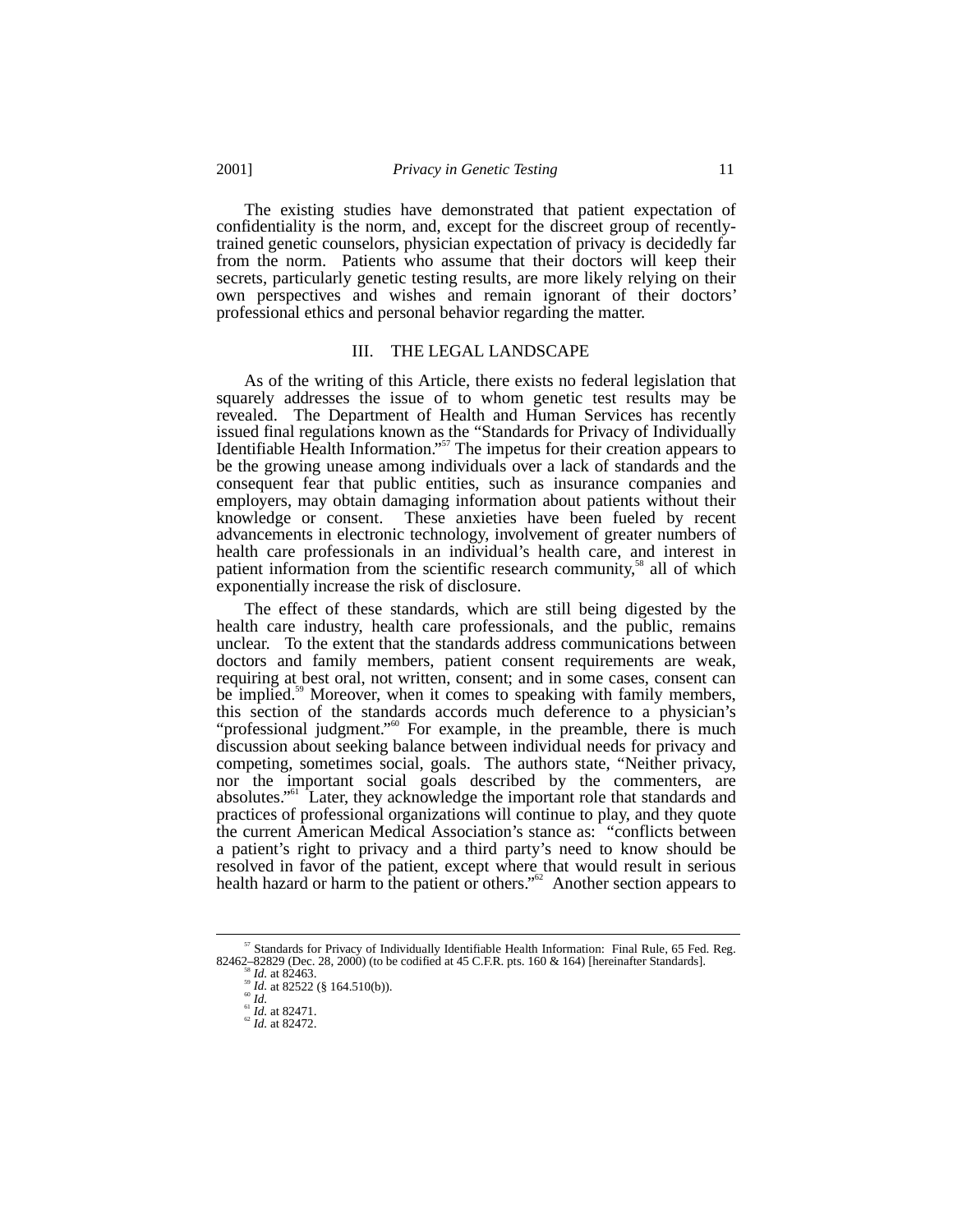allow disclosure in Tarasoff-type situations,<sup>63</sup> where permitting such disclosure would avert serious danger to health and safety. Thus, the debate about what constitutes harm and which specific instances can trigger disclosure remains; in this regard, these regulations appear to adopt the current muddy standards of practice, not to clarify them.

Further analysis of these standards is beyond the scope of this Article. The attention paid thus far by the health care industry and others has raised, rather than answered, questions, and in the period set for compliance (two or three years, depending on the size of the covered entity), clarity will be called for and may eventually ensue. At the moment, however, these standards do not focus on genetic information, and speak only tangentially on physician-family communications. What one is able to glean from indirect treatment of the issue is that these standards will have little effect upon the present practice regarding disclosure of genetic information to family members.

States, on the other hand, have grappled with the issues of genetic testing and privacy in typical patchwork fashion, providing varying degrees of privacy protection.<sup>64</sup> At least one legal commentator has addressed this issue by placing it in the broader legal context of the "duty to rescue" doctrine.<sup>65</sup> Lori B. Andrews notes that geneticists, who seem to have some propensity for informing relatives against a patient's wishes:

may be surprised at how little regard the law has for the plight of a third party absent a contractual duty or an action on the part of the person that actually causes harm to the third party. It is a well-known legal adage that there is no "duty to rescue." A person who walks past someone else's child drowning in a wading pool has no legal responsibility to save that child, even if it could easily be accomplished without risk to the rescuer.<sup>66</sup>

A real-life and undeniably shocking example is that involving the murder of Sherrice Iverson by Jeremy Strohmeyer in a Las Vegas casino women's restroom. David Cash, a friend and companion of the murderer, not only fled the scene when he reasonably expected that the killing was taking place, he took absolutely no action that might have prevented the murder.<sup>67</sup> While David Cash has been thought to have engaged in morally degenerate behavior, the law could not impose any criminal sanction upon him, precisely because he was under no legal duty to "rescue" the victim.

<sup>&</sup>lt;sup>63</sup> *Id.* at 82538. For discussion of the relation of *Tarasoff* to the subject of this Article, see notes 70–74 and accompanying text. <sup>64</sup> *See generally* Marc Rotenberg, *Institute of Medicine, Health Data in the Information Age: Use,*

*Disclosure, and Privacy*, Electronic Privacy Information Center, *at* http://www.epic.org/privacy/ medical/journal.txt (Spring 1995) (discussing briefly the relative merits of federal and state legislation in this area).<br>
<sup>65</sup> *See* RESTATEMENT (SECOND) OF TORTS § 314 (1965).<br>
<sup>66</sup> Andrews, *supra* note 9, at 266.<br>
<sup>67</sup> This case resulted in over 300 newspaper accounts nationwide, and is often referred to as "the

David Cash case." Kathleen Ridolfi, *Law, Ethics, and the Good Samaritan: Should There Be a Duty to Rescue?*, 40 SANTA CLARA L. REV. 957, 968 (2000). *See generally* Alison M. Arcuri, *Sherrice Iverson Act: Duty to Report Child Abuse and Neglect*, 20 PACE L. REV. 471 (2000) (further discussing the "no duty to rescue" doctrine in that case); Andrew D. Kaplan, "*Cash-ing Out:" Regulating Omissions, Analysis of the Sherrice Iverson Act*, 26 NEW ENG. J. ON CRIM. & CIV. CONFINEMENT 67 (2000) (further discussing the "no duty to rescue" doctrine in that case).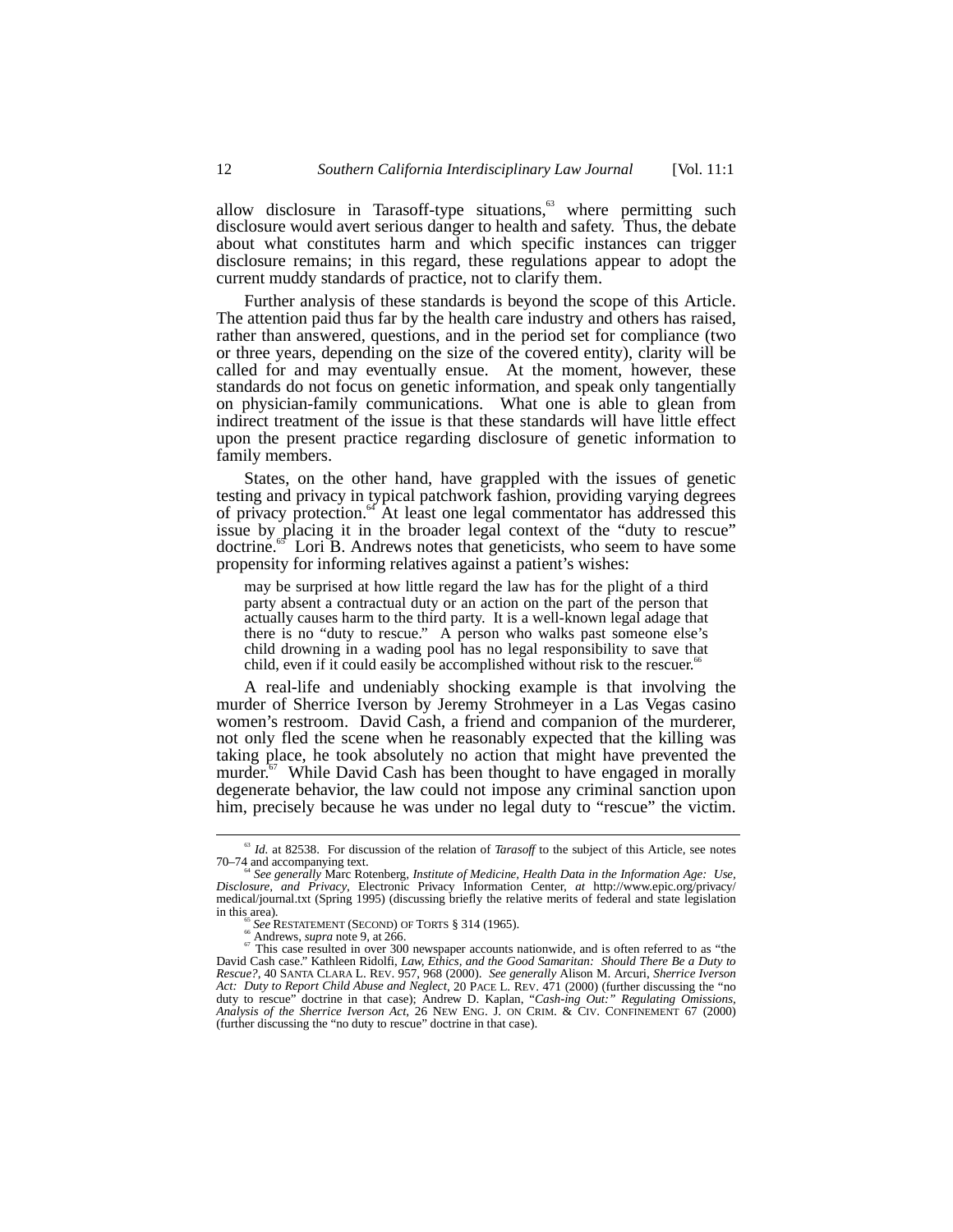Similarly, bystanders who failed to help Kitty Genovese as she was being murdered in New York City have been criticized for their moral failure, but nothing in the law could support a finding that they had a legally enforceable duty to act.

Although, admittedly, it is a leap to analogize murder witnesses to doctors in possession of genetic testing results, the comparison is apt. While some doctors may believe that they must inform relatives of potential harm, the law is not likely to demand that doctors do so. The "no duty to rescue" doctrine would impose no affirmative duty on doctors to ameliorate risks to third parties. $\degree$ 

For the most part, courts have been spared the thorny issue of whether physicians have a legal duty to warn relatives of the results of genetic testing over the objections of a patient. Two cases have come to opposite conclusions. The first, *Pate v. Threlkel*, questioned whether a physician was required to warn a patient's relatives that she suffered from cancer of the thyroid and that the family might also be at risk.<sup>69</sup> The court concluded that the doctor should have recognized the risk to family members, but stated:

Our holding should not be read to require the physician to warn the patient's children of the disease. In most instances the physician is prohibited from disclosing the patient's medical condition to others except with the patient's permission. . . . To require the physician to seek out and warn various members of the patient's family would often be difficult or impractical and would place too heavy a burden upon the physician. Thus, we emphasize that in any circumstances in which the physician has a duty to warn of a genetically transferable disease, that duty will be satisfied by warning the patient.

A New Jersey appellate court found differently.<sup>71</sup> In *Safer v. Pack*, an adult daughter, upon discovering that she had colon cancer, learned that her father had died from the same disease many years before. After investigating her father's medical records, she claimed that the type of cancer had a genetic component, and that her father's doctor should have warned her that she was at risk. She sued the estate of the deceased physician, and due to problems of proof, $\alpha$ <sup>7</sup> she lost the suit. The court,

<sup>&</sup>lt;sup>68</sup> A counterargument might center on the fact that the "no duty to rescue" doctrine is inapplicable if a "special relationship" exists between the parties. For example, one would, as a parent, have a duty to rescue one's own child. Special relationships listed in the *Restatement (Second) of Torts* include common carriers, passengers, innkeepers, and guests. RESTATEMENT (SECOND) OF TORTS § 314 (1965). Exactly what constitutes a "special relationship" is difficult to determine. It seems a stretch to say that physicians have a "special relationship" with a patient's family members, many of whom they have probably never met. Thus, there is probably no exception to the "no duty to rescue" doctrine for

physicians.<br>
<sup>*m*</sup> Pate v. Threlkel, 661 So. 2d 278 (Fla. 1995)<br>
<sup>*m*</sup> *Id.* at 282.<br>
<sup>*n</sup>* 677 A.2d 1188 (N.J. Super. Ct. App. Div. 1996).<br>
For example, the plaintiff was not able to clearly show that the doctor had fail</sup> otherwise have been subjected to if her mother had been informed of the genetic connection and risk. The fact that two of the plaintiff's witnesses, her father and the doctor, were dead, and that the plaintiff had to rely on old medical records may have made it difficult for her to prove the factual basis to support her claim. *Id*. at 1192–93.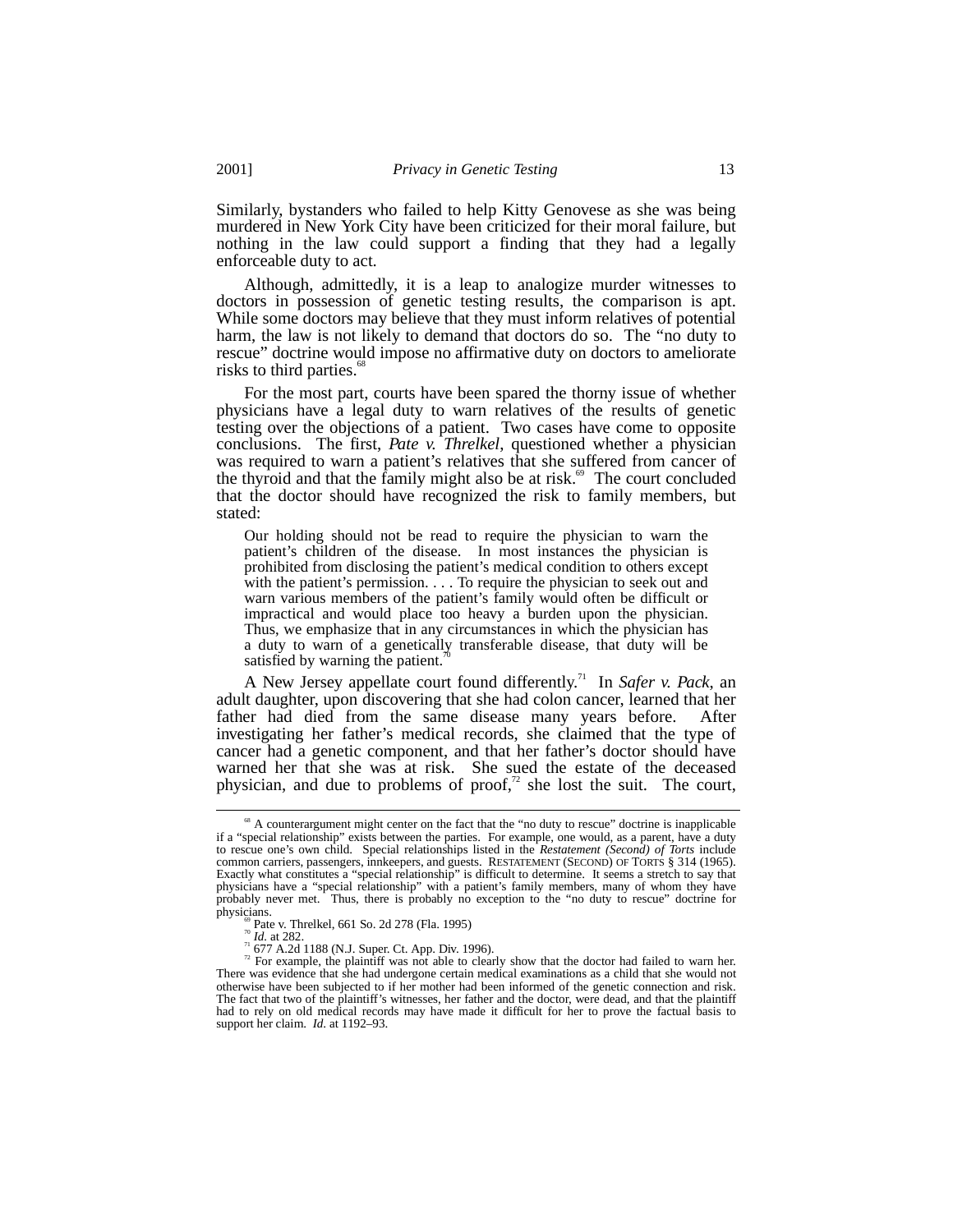however, viewed the risk from genetic disease to be "by definition a matter of familial concern," and stated:

Further, it is appropriate . . . that the duty be seen as owed not only to the patient himself but that it also 'extend[s] beyond the interests of a patient to members of the immediate family of the patient who may be adversely affected by a breach of that duty.'

Recognizing that it was treading on controversial ethical and legal grounds, the court went on to say that important policy considerations were at stake, especially when patients expressly forbid their doctors to disclose information to family members.<sup>74</sup> Assuming that such a prohibition by the patient could be proven, the court specifically rejected the holding and reasoning of *Pate v. Threlkel* stating, "[T]he court will be required to determine whether, as a matter of law, there are or ought to be any limits on physician-patient confidentiality, especially after the patient's death where a risk of harm survives the patient, as in the case of genetic consequences." 75

Thus, while the plaintiff in *Safer* failed to prove the elements of her claim, it is clear that the New Jersey court believed that physicians could violate their patient's wishes for confidentiality and advise family members of the patient's condition and the consequent risks to relatives.

Despite the fact that it does not concern genetic disease, *Tarasoff v. The University of California Regents*, deserves mention*.* 76 *Tarasoff* involved a University-employed psychiatrist in whom a patient had confided his desire to kill an acquaintance. The psychiatrist attempted to solicit the help of the university administration but did not directly contact the young woman who was the object of the threat, nor her parents. When the patient carried out the threat and murdered the young woman, her parents sued the university. The court held that the psychiatrist had a duty to notify the young woman about the threats and justified the breach of patient confidentiality on the public policy ground that preventing murder was a more important social objective."

What do these three cases mean for the issue at hand? While little case law exists, at least two of the three cases have opened the door not only for justifying breaches of patient confidentiality, but also for imposing a duty on a physician to do so. Clearly, *Safer* is more on point than *Tarasoff*, and some commentators have dismissed *Tarasoff*'s relevance to the situation presented by genetic testing.78 Yet, *Tarasoff* is ever present in the discussion, probably because the idea of "public policy considerations" is such a malleable concept. Even though, as Ellen Clayton and others have argued, there is a difference between failing to warn about threats of

<sup>&</sup>lt;sup>73</sup> Id. at 1192.<br>
<sup>74</sup> Id.<br>
<sup>75</sup> Id. at 1193.<br>
<sup>76</sup> S51 P.2d 334 (Cal. 1976).<br>
<sup>77</sup> Id. at 344-48.<br>
<sup>78</sup> See, e.g., INST. OF MED., supra note 17, at 256–58; Ellen Wright Clayton, *What Should the Law*<br>
Say About Disclosu (1998). *But see* Burnett, *supra* note 31, at 563–65.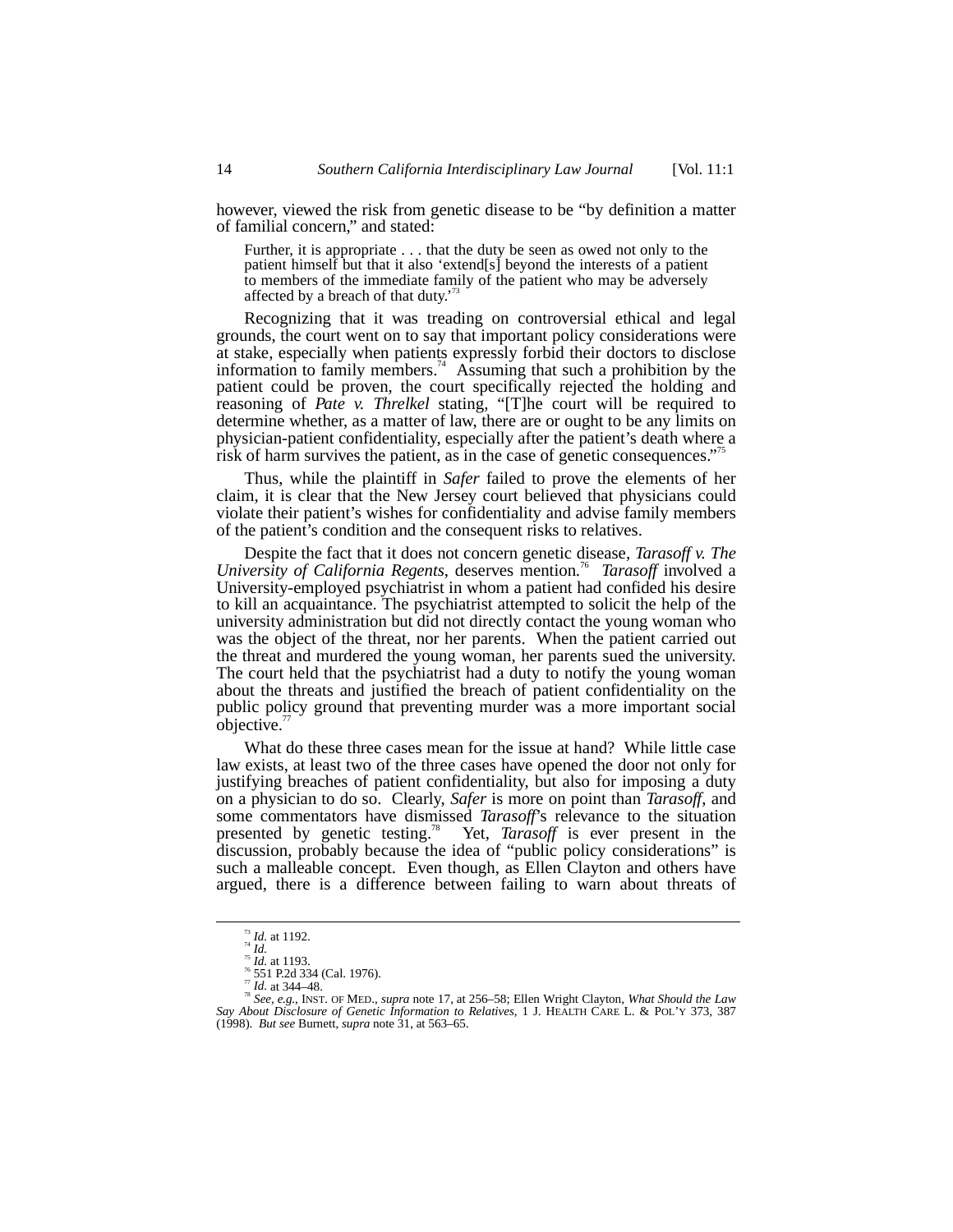violence and failing to warn of genetic risks, $\beta$  the difference is neither so self-evident nor so clearly articulated. Indeed, it may be that there is a cumulative effect when public policy is invoked, such that each exception in the name of public policy gives credence to the next one proposed. Health, although highly personal, has a public component that goes beyond the traditional concern with contagious diseases. Health and health care have become public issues as society debates how best to provide for the health and medical treatment of its citizens. Surely, particularly where early treatment is available, one can foresee the arguments about how the public interest is enhanced if relatives are informed of a patient's test results so that they too may obtain early treatment––and by implication, less expensive treatment in the long run. Thus, the "no duty to rescue" doctrine<sup>80</sup> could give way to the "public health model," which enlists physicians as major players and places upon them affirmative duties of revealing information.

### IV. WHY WOMEN ARE DIFFERENT

There are several reasons why all individuals should be concerned about privacy and genetic testing, but there are some reasons that may be of particular concern to women. These include the threat of domestic violence and loss of employment or change in employment conditions, if the definition of employment can be expanded to include work within the home. Before a discussion of each of these, it is necessary to state the nearobvious: any information that is disclosed by a physician to even a single family member is information over which the patient has lost control.<sup>81</sup> A secret-holder is a potential secret-teller. Regardless of how careful and judicious a health care provider may be in limiting disclosure to only those family members for whom the information is most pertinent, a disclosure to one is a potential and, in many cases, actual disclosure to all. One family member may tell others, who may repeat the information to yet other relatives. Nor is the expansion in the number of secret-holders limited to family members. Particularly in small communities, the lines between family, friend, neighbor, and outside employer are tenuous. A family member shares the secret with a coworker, who may be a friend of someone who shares the same employer as the patient. These "six (or fewer) degrees of separation" relationships are common in small towns, rural areas, and even within some professional spheres. This observation is relevant as we move on to a discussion of domestic violence, most often perpetrated against women by their husbands or intimate partners who are not

<sup>&</sup>lt;sup>79</sup> Andrews, *supra* note 9, at 255–57; Macklin, *supra* note 28, at 162–64.<br><sup>80</sup> See RESTATEMENT (SECOND) OF TORTS § 314 (1965).<br><sup>81</sup> This is an issue that has been recognized in conjunction with partner or contact noti

HIV status. Under many current laws, partners have no obligation to keep HIV-related information about the person who infected him or her confidential. Matthew Carmody, *Mandatory HIV Partner Notification: Efficacy, Legality, and Notions of Traditional Public Health*, 4 TEX. F. ON C.L. & C.R. 107, 113 (1999). Moreover, it would be difficult if not impossible to enforce a law that prohibited disclosure by the partner or contact. Sonia Bhatnager, *HIV Name Reporting and Partner Notification in New York State*, 26 FORDHAM URB. L.J. 1457, 1477 (1999).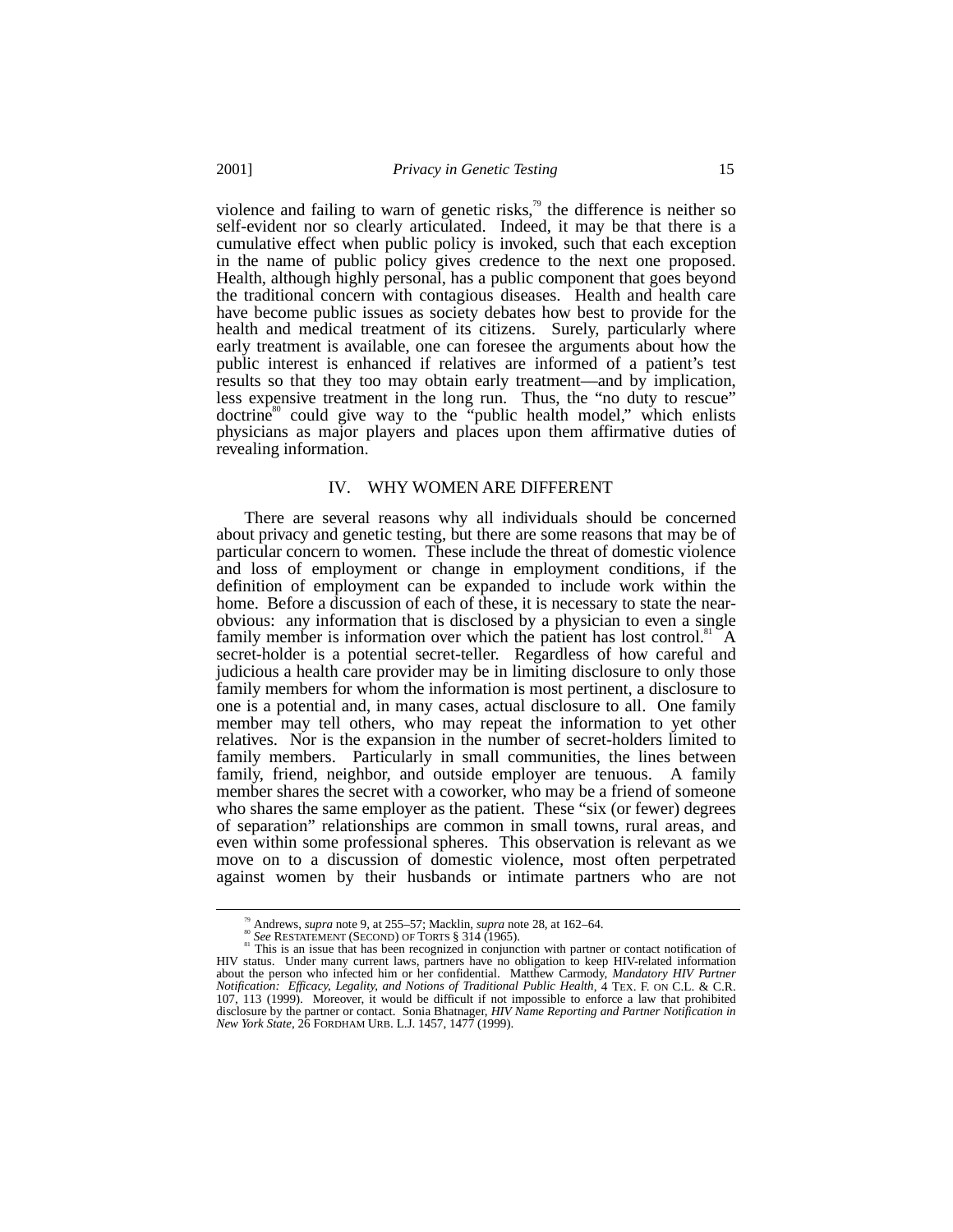genetically related to the woman and therefore not necessarily within the ambit of "family" for purposes of disclosure of genetic information. Being genetically unrelated, husbands and intimate partners may not be on the list of family members to whom disclosures would be made by the health care provider, but it is not unlikely that other family members who possess the secret would share it with them.

## A. THE THREAT OF DOMESTIC VIOLENCE

Despite all of the attention paid to domestic violence in the last twenty or more years, it remains a dominant feature in the lives of women. The most recent and comprehensive study of the prevalence of domestic violence found that 52% of women in the United States had been physically assaulted during their childhood and/or adulthood.<sup>82</sup> The study estimates that 1.9 million women are assaulted each year in the United States. $\frac{8}{3}$ Moreover, women experience significantly more partner violence than men do. Compared to 8% of men, 25% of women (which coincides with the steady figure over the years of one in four) said that they had been raped and/or physically assaulted by a male partner in their lifetime.<sup>84</sup> Seventysix percent of all assaults upon women were committed by a male partner, as opposed to 17.9% for men.<sup>85</sup> Furthermore, women who are assaulted are more likely to be seriously injured than men.<sup>8</sup>

It is an understatement to say that the threat and the occurrence of domestic violence is complex. Scholars from many disciplines have attempted to answer the question of why domestic violence occurs. There are political theories highlighting no particular factors, suggesting that the attempt to identify factors that might precipitate domestic violence denies a simpler truth––that the battering of women (which constitutes the vast majority of battering in households) is done by men because they can. Some psychological theories state that batterers use violence as a means of exercising control and thereby derive the psychological benefit that controlling another human being supposedly gives.<sup>87</sup> Other theorists have conducted research seeking to determine whether certain factors give rise to battering or, as actual causal connections are often scientifically questionable, whether there are correlations between certain factors and the presence of domestic violence in a relationship.<sup>88</sup> Future studies should consider exploring the issue of whether the revelation that a woman is carrying the gene for breast cancer or for Huntington's disease, as examples, would increase her chances of experiencing domestic violence.

 $^{\text{\tiny \$2}}$  PATRICIA TJADEN & NANCY THEONNES, NAT'L INST. OF JUST. CTRS. FOR DISEASE CONTROL AND PREVENTION, U.S. DEP'T OF JUSTICE, PREVALENCE, INCIDENCE, AND CONSEQUENCES OF VIOLENCE AGAINST WOMEN 5 (1998) (reporting on the National Violence Against Women survey conducted jointly by the U.S. Department of Justice's National Institute of Justice and Centers for Disease Control and Prevention).

Disease Control and Prevention). <sup>83</sup> *Id.* <sup>84</sup> *Id.* <sup>85</sup> *Id.* <sup>86</sup> *Id.* <sup>87</sup> *See generally*, DONALD G. DUTTON, THE BATTERER: A PSYCHOLOGICAL PROFILE (1995). <sup>88</sup> *See infra* notes 89–121 and accompanying text.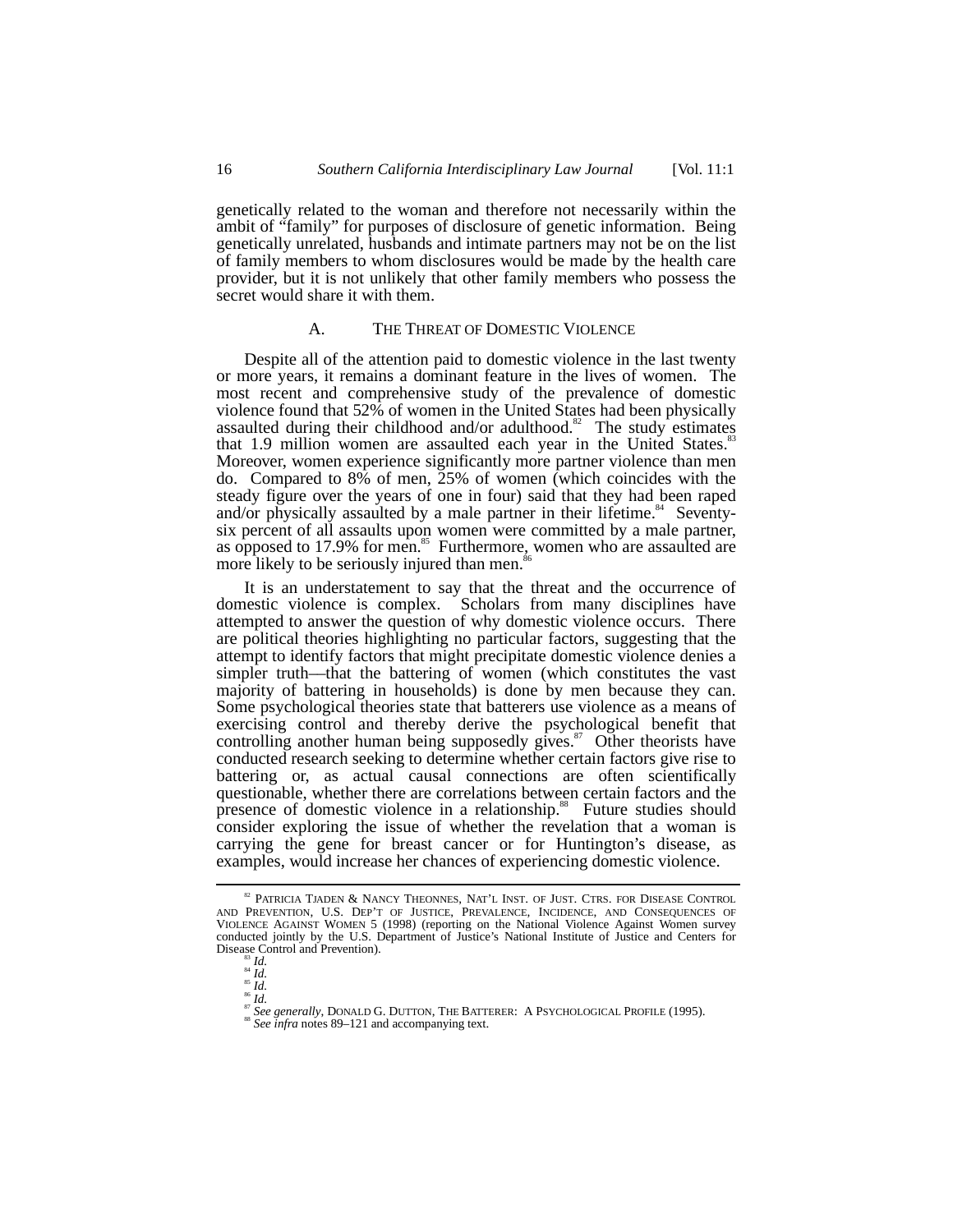Because no studies bear directly on the correlation, if any, between genetic testing and domestic violence, we must look at work that has been done in what might be corollary areas. Some of the studies that may be germane to this question involve other medical conditions, including pregnancy, HIV status, and cancer. The following discussion is not exhaustive of the research in any of these areas nor is it meant to be. It may, however, cause us to draw some parallels between each of these factors and genetic predispositions, and to ask the question: Does conveying information about a woman's genetic predisposition to family members increase the risk of domestic violence?

Studies linking pregnancy and domestic violence stand in stark contrast to the comforting image of the family––particularly marriage or marriagelike relationships––as benign. One survey of thirteen studies on this issue revealed that the prevalence of violence during pregnancy ranged from  $0.9\% - 20.1\%$ , and concluded that "[v]iolence may be a more common problem for pregnant women than conditions for which they are routinely screened and evaluated."<sup>90</sup> Another survey of four studies estimated prevalence to range from 4%–24%, with higher numbers recorded when the subject is asked about violence at more than one point during prenatal care and when the questions came from a health care provider rather than an anonymous questionnaire.<sup>9</sup>

It is true that many confounding factors make the correlation between domestic violence and pregnancy a muddy one. One study, for example, revealed that pregnant women do get beaten, but that age is another variable, with 28.9% of pregnant women under the age of twenty-five reporting violence as compared to 11.2% of those twenty-five years and older reporting the same.<sup>92</sup> Several studies have attempted to refine the factors by examining whether the pregnancy was intended. One study documented that rates of unintended pregnancies (defined as occurring sooner than desired or unwanted at any time) were 35% for married women and  $65\%$  for single women.<sup>93</sup> The authors of the study then concluded that women with unwanted pregnancies reported higher rates of violence, approximately 4.1 times that of women with intended pregnancies.<sup>9</sup> Moreover, unwanted pregnancies accounted for 70% of women who reported physical violence.<sup>95</sup> The authors also cite a recent Canadian study that coincided with their own findings.<sup>96</sup>

<sup>&</sup>lt;sup>89</sup> Julie A. Gazmarian, S. Lazorick, A.M. Spitz, T.J. Ballard, L.E. Saltzman, & J.S. Marks, *Prevalence of Violence Against Pregnant Women*, 24 JAMA 1915, 1918 (1996).

Prevalence of Violence Against Pregnant Women, 24 JAMA 1915, 1918 (1996).<br><sup>90</sup> Id. See also Julie A. Gazmarian, Melissa M. Adams, Linden E. Saltzman, Christopher H. Johnson, F. Carol Bruce, James S. Marks, S. Christine Zah *Relationship Between Pregnancy Intendedness and Physical Violence in Mothers of Newborns*, 85 OBSTETRICS & GYNECOLOGY 1031, 1031 (1995). "[V]iolence during pregnancy is more common than placenta previa, preeclampsia, or gestational diabetes." *Id.* 

placenta previa, previa, previa previational diabetes. *Prevalence of Domestic Violence Among Women Seeking*<br>Abortion Services. 6 WOMEN'S HEALTH ISSUES 204. 207 (1996).

<sup>&</sup>lt;sup>32</sup> Gazmarian et al., *supra* note 90, at 1031 (citing The Second National Family Violence Survey).<br><sup>35</sup> *Id.* at 1032.<br><sup>34</sup> *Id.* at 1035.<br><sup>35</sup> *Id.* at 1035.<br><sup>35</sup> *Id.* at 1034.<br><sup>36</sup> *Id.* at 1034.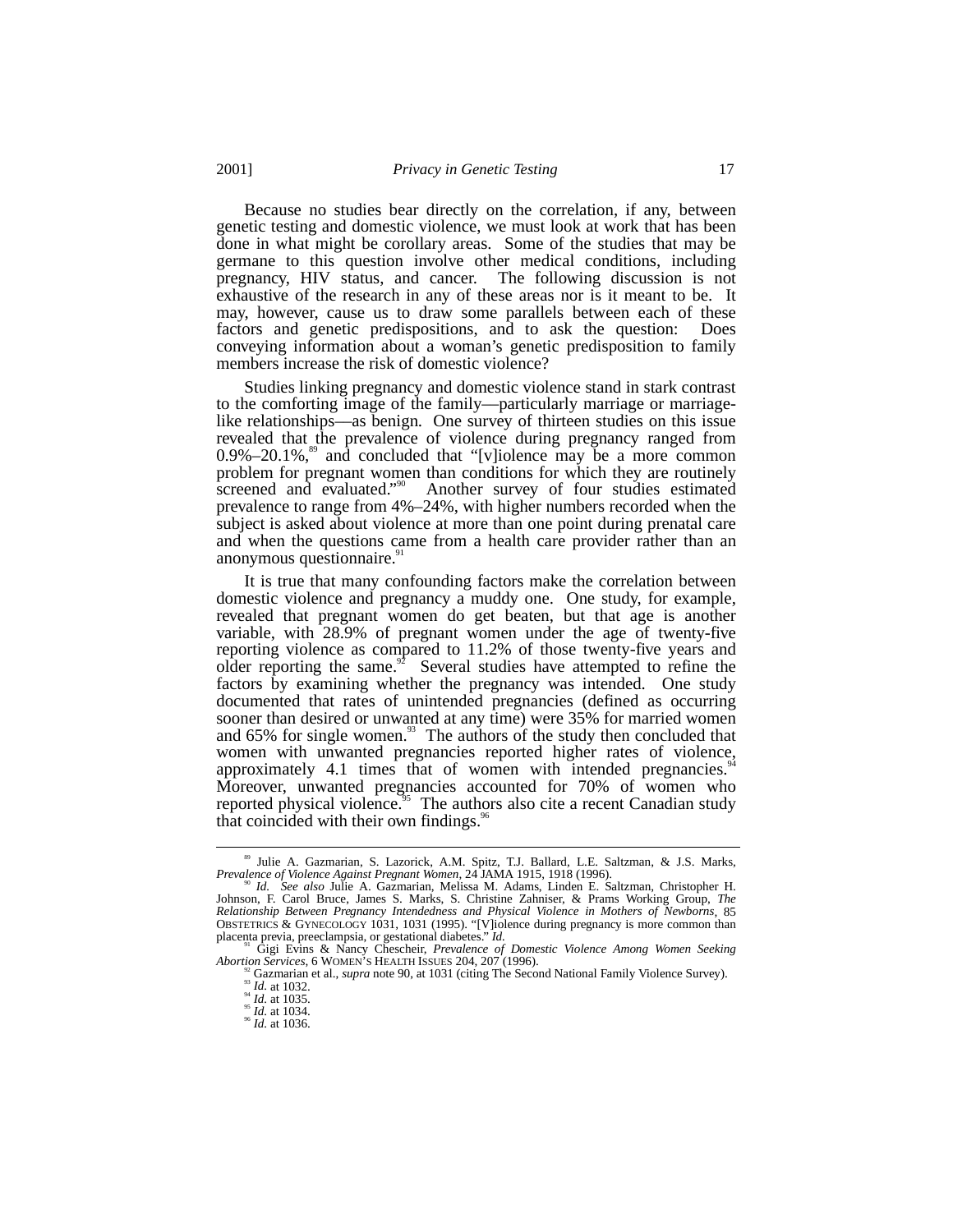It appears that the only clear thing we know about the link between pregnancy and violence is that a causal relationship is far from clear.<sup>97</sup> We do know, however, that research shows that pregnancy, especially an unintended or unwanted pregnancy, results in higher reported incidences of physical abuse of women by a husband or partner.

Finally, the most recent study—one originally designed to measure something else entirely––is sadly illuminating in its unexpected result. Two researchers sought to determine the causes of pregnancy-associated death in women, which was defined as death from any cause during pregnancy or within one year of delivery or pregnancy termination.<sup>98</sup> Of the 247 deaths investigated, homicide was the leading cause of death, accounting for the deaths of fifty of the women.<sup>99</sup> This number of pregnant women who were murdered exceeded the numbers of those who died as a result of more common medical problems, such as cardiovascular disorders, embolisms, accidents, hemorrhage, hypertension disorders, infections, and suicide. $100$ 

Another parallel may be found in studies about revealing HIV status to a partner. Many states have required that partners and former partners be notified of a patient's HIV status as a public health measure––and to warn the individual partners that they should be tested and, if found positive, treated. Some studies have looked at the correlation of revealing HIV status to increases in domestic violence. These studies have resulted in the recognition that physical harm to a patient by a partner is one of the main potential harms in partner notification programs.<sup>101</sup> One study of nearly 3000 HIV-infected adults, showed that, overall, 20.5% of women, 11.5% of homosexual men, and 7.5% of heterosexual men reported physical harm by a partner or significant other, and that nearly half reported that their HIV positive status was the cause of the violence.<sup>102</sup> Women living with a male versus a female partner were three times as likely to report violence in conjunction with their diagnosis.<sup>103</sup> An earlier study of 136 health care conjunction with their diagnosis.<sup>103</sup> providers for HIV-infected women showed similar findings.<sup>104</sup> Forty-five percent of the providers had one or more patients who expressed a fear of

<sup>&</sup>lt;sup>97</sup> See generally RUTH PETERSEN, LINDA E. SALTZMAN, MARY GOODWIN, & ALISON SPITZ, CTRS. FOR DISEASE CONTROL AND PREVENTION, KEY SCIENTIFIC ISSUES FOR RESEARCH ON VIOLENCE OCCURRING AROUND THE TIME OF PREGNANCY (1998) (sug

<sup>&</sup>lt;sup>98</sup> Isabelle L. Horon & Diana Cheng, *Enhanced Surveillance for Pregnancy-Associated Mortality—Maryland, 1993–1998*, 285 JAMA 1455, 1455 (2001).

<sup>&</sup>lt;sup>99</sup>*Id.* at 1457.<br><sup>100</sup> Id. at 1457.<br><sup>101</sup> Andrea Carlson Gielen, Patrizia O'Campo, Ruth R. Faden, & Agatha Eke, *Women's Disclosure of HIV Status: Experiences of Mistreatment and Violence in an Urban Setting*, 25 WOMEN & HEALTH 19, 30 (1997).

<sup>19, 30 (1997).</sup> 102 Sally Zierler, William E. Cunningham, Ron Anderson, Martin F. Shapiro, Sam A. Bozzette, Terry Nakazono, Sally Moston, Stephan Crystal, Michael Stein, Barbara Turner, & Patti St. Clair, *Violence Victimization After HIV Infection in a US Probability Sample of Adult Patients in Primary*

Care, 90 AM. J. PUB. HEALTH 208, 211 (2000).<br><sup>103</sup> Id.<br><sup>104</sup> Karen H. Rothenberg & Stephen J. Paskey, *The Risk of Domestic Violence and Women with HIV*<br>Infection: Implications for Partner Notification, Public Policy, and 1569 (1995).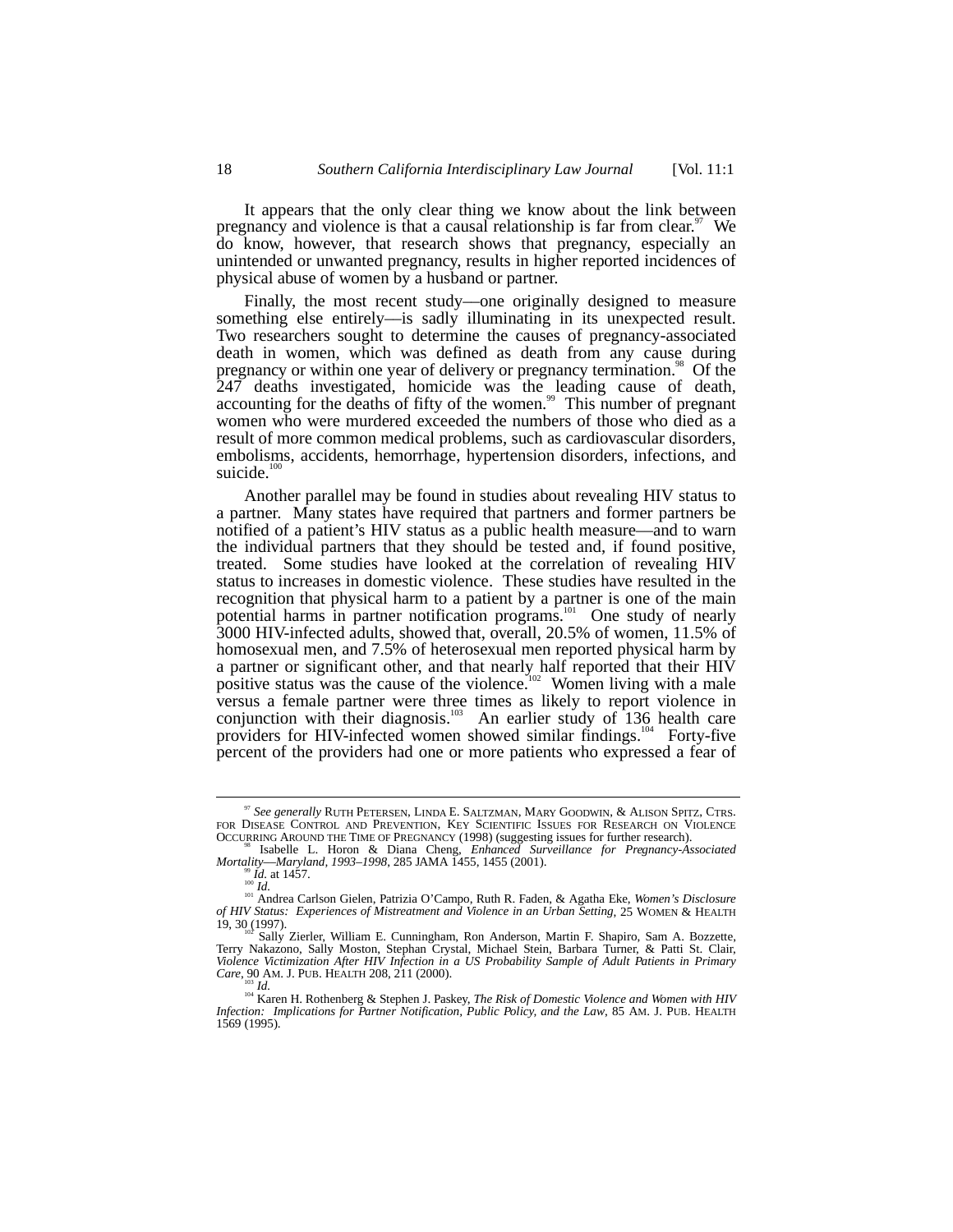physical violence due to disclosure of their HIV status.<sup>105</sup> The providers reported that:

Patients were kicked, beaten, shot and raped and suffered knife wounds to the face. One patient broke both legs after jumping from a third-floor window to escape being shot. The incidents of emotional abuse ranged from partners spitting on patients to threats of violence and death against both the women and their children. Some of these incidents occurred in the presence of providers.<sup>1</sup>

Rothenberg and Paskey concluded that partner notification of HIV status should not occur unless and until HIV-infected women are screened for risk of domestic violence.<sup>107</sup> Another study of fifty HIV-positive women echoed these findings, with one-quarter of the sample reporting negative consequences of disclosure, including physical assault.<sup>108</sup> Threats of violence were also present. One woman described her male partner's behavior as follows: "One day, he kicked the TV . . . and knocked up all the furniture, and took soap and wrote 'AIDS b[itch]' on the mirror."<sup>109</sup> The tension between the world of the medical establishment and the reality of one woman's life is palpable in her words: "They (the clinic) want me to come out and tell him. I keep trying to tell them, 'I'll send him down here let y'all tell him. Don't say my name, cause that man is violent.'"110 The authors of this study acknowledge that many negative reactions to HIV disclosures may be predicated on public ignorance, $\frac{1}{11}$  and hiding HIV status may only contribute to that ignorance. Nevertheless, as the authors conclude, "the burden of educating 'the public' . . . should not fall to the women themselves."<sup>112</sup>

Other health crises in the lives of women may also provide additional parallels. These studies do not measure domestic violence per se, but try to assess the stress levels of patients and their partners associated with various diseases. To the extent that stress is a catalyst to acts of domestic violence, these studies are relevant. Several of these studies have tried to demonstrate how the presence of cancer, as well as other disorders, in a family affects family functioning. Several of these studies have tried to sort out whether gender differences exist. Some have dealt with the effect of breast cancer on patients and their husbands or partners. Others have tried to measure the effects of colon cancer on male and female patients and their families. Still others have looked at families' reactions to substance abuse treatment and dialysis.

As for the breast cancer studies, results and conclusions were varied. Not all subjects in every study showed disproportionate negative effects on family functioning. It is fair to say, however, that a significant number of

<sup>&</sup>lt;sup>105</sup> *Id.* at 1570.<br><sup>106</sup> *Id.* (citing their earlier study, found at 50 J. AM. MED. WOM. ASS'N 87–93 (1995)).<br><sup>106</sup> *Id.* at 1573.<br><sup>108</sup> *Id.* at 27.<br><sup>109</sup> *Id.* at 27.<br><sup>109</sup> *Id.* at 27.<br><sup>110</sup> *Id.* at 26.<br><sup>111</sup> *Id.*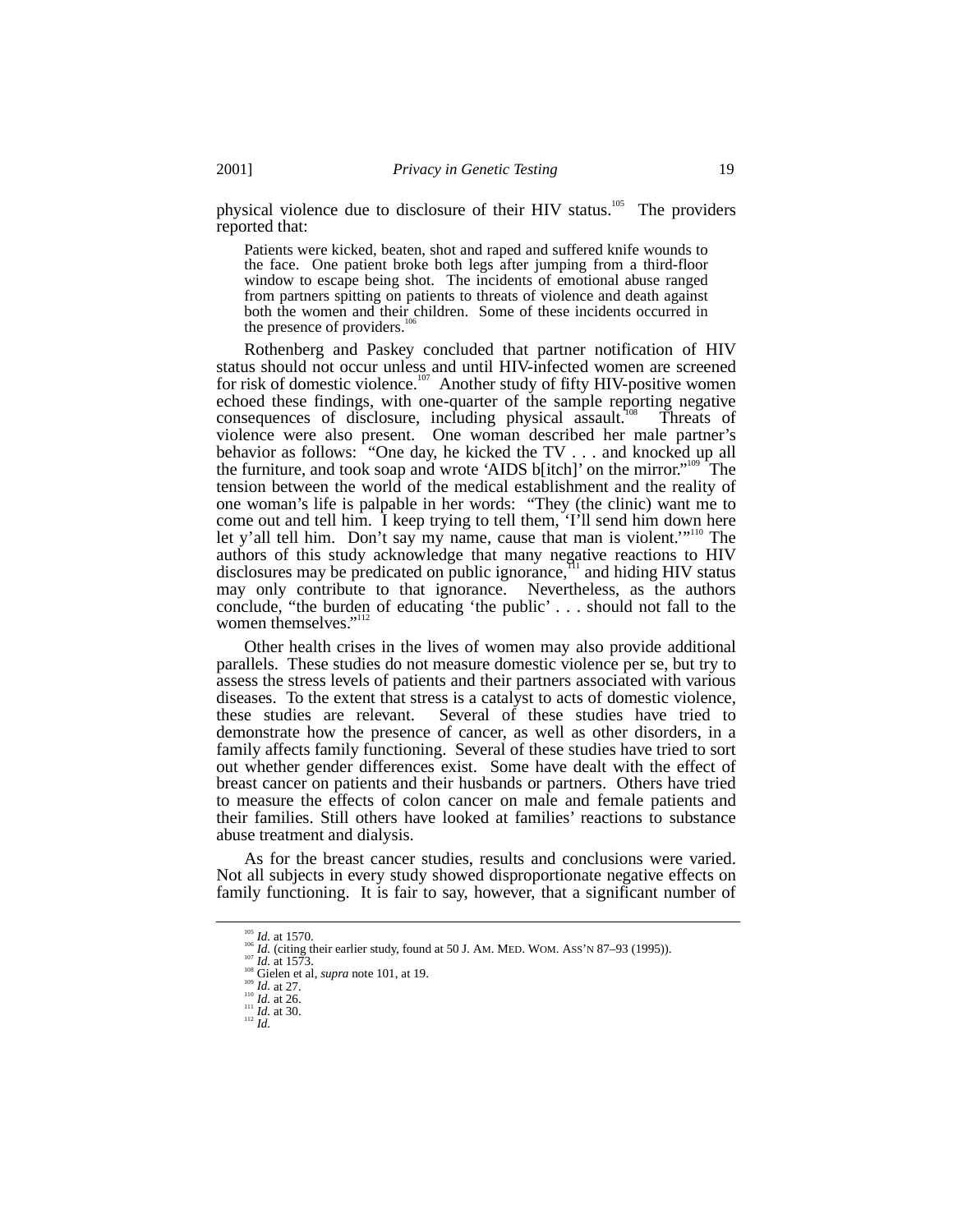subjects in several different studies reported that having breast cancer strained family relationships. For example, one study revealed that patients with breast cancer evinced higher levels of depressed mood, which in turn had a negative effect on their marriages.<sup>113</sup> Another study hypothesized that while breast cancer alone did not always cause marital stress, it contributed to it when other stressors were present.<sup>114</sup> Yet another study, which examined adjustments of patients and spouses over time, revealed that husbands experienced stress that was more severe than that of the patientwives, and that the stress lasted well beyond the treatment period itself due to lingering fear of the spread of the cancer.<sup>1</sup>

Two colon cancer studies are revealing. As one study stated, the incidence of colon cancer is fairly evenly distributed between men and women, making it easier to study the effect of gender in care-taking roles. That study revealed that, while both men and women acted in care-giving capacities, women caregivers (wives) spent twice as many hours in caretaking activities than did male caregivers (husbands).<sup>116</sup> Another echoed the findings of the Gilbar breast cancer study, reporting that husbands of female colon cancer patients evinced more symptoms of psychological stress than their patient-wives, and in many instances even more than the male colon cancer patients.<sup>11</sup>

Finally, three other studies provide further insight. One study dealing with dialysis treatment challenged the assumption that spouses should be counted on to provide support to patients because they are too distressed themselves to function in the support role––this was more true for husbands than for wives.<sup>118</sup> Another study concerning substance abuse treatment was even more to the point. It found that support from family is crucial to the patient's recovery, but that such an assumption has been based on the study of male substance abusers and their female spouses or partners.<sup>119</sup> In this study, husbands were found to be poor support givers, so much so that the suggested protocol in the case of married female substance abusers was to look for others, rather than the husband, to support her.<sup>120</sup> Another study acknowledged that the gender differences in the social and family problems

 <sup>113</sup> Frances Marcus Lewis, Mary A. Hammond, & Nancy F. Woods, *The Family's Functioning with Newly Diagnosed Breast Cancer in the Mother: The Development of an Explanatory Model*, 16 J.

BEHAV. MED. 351, 363 (1993).<br>
<sup>114</sup> Laurel Northouse, *A Longitudinal Study of the Adjustment of Patients and Husbands to Breast*<br> *Cancer*, 16 ONCOLOGY NURSING F. 511, 515 (1989).

<sup>&</sup>lt;sup>115</sup> Ora Gilbar, Mariana Steiner, & Jack Atad, *Adjustment of Married Couples and Unmarried Women to Gynecological Cancer*, 4 PSYCHO-ONCOLOGY 203, 210 (1995).

<sup>&</sup>lt;sup>116</sup> Laurel L. Northouse, Darlene Mood, Thomas Templin, Suzanne Mellon, & Tamara George, *Couples' Patterns of Adjustment to Colon Cancer*, 50 SOC. SCI. & MED. 271, 281 (2000) (citing a study by S.M. Allen, *Gender Differences in Spousal Care Giving and Unmet Need for Care*, 49 J. GERONTOLOGY S187–S195 (1994)). For an excellent summary of studies on gender and care-taking roles, see Susan M. Allen, Frances Goldscheider, Desirée A. Ciambrone, *Gender roles, Marital Intimacy and Nomination of Spouse As Primary Caregiver*, 39 GERONTOLOGIST 150–58 (1999).

Lea Baider & Atara Kaplan De-Nour, *Adjustment to Cancer: Who Is the Patient––The Husband or the Wife?*, 24 ISR. J. MED. SCI. 631, 635 (1988).<br>
<sup>118</sup> Varda Soskolne & Atara Kaplan De-Nour, *The Psychosocial Adjustment of Patients and*<br> *Spouses to Dialysis Treatment,* 29 Soc. Sci. & MED. 497, 501 (1989

*Spouses to Dialysis Treatment*, 29 SOC. SCI. & MED. 497, 501 (1989). 119 Thomas G. Brown, Morris Kokin, Peter Seraganian, & Norman Shields, *The Role of Spouses of*

*Substance Abusers in Treatment: Gender Differences*, 27 J. PSYCHOACTIVE DRUGS 223, 223–24 (1995). <sup>120</sup> *See id.* at 228.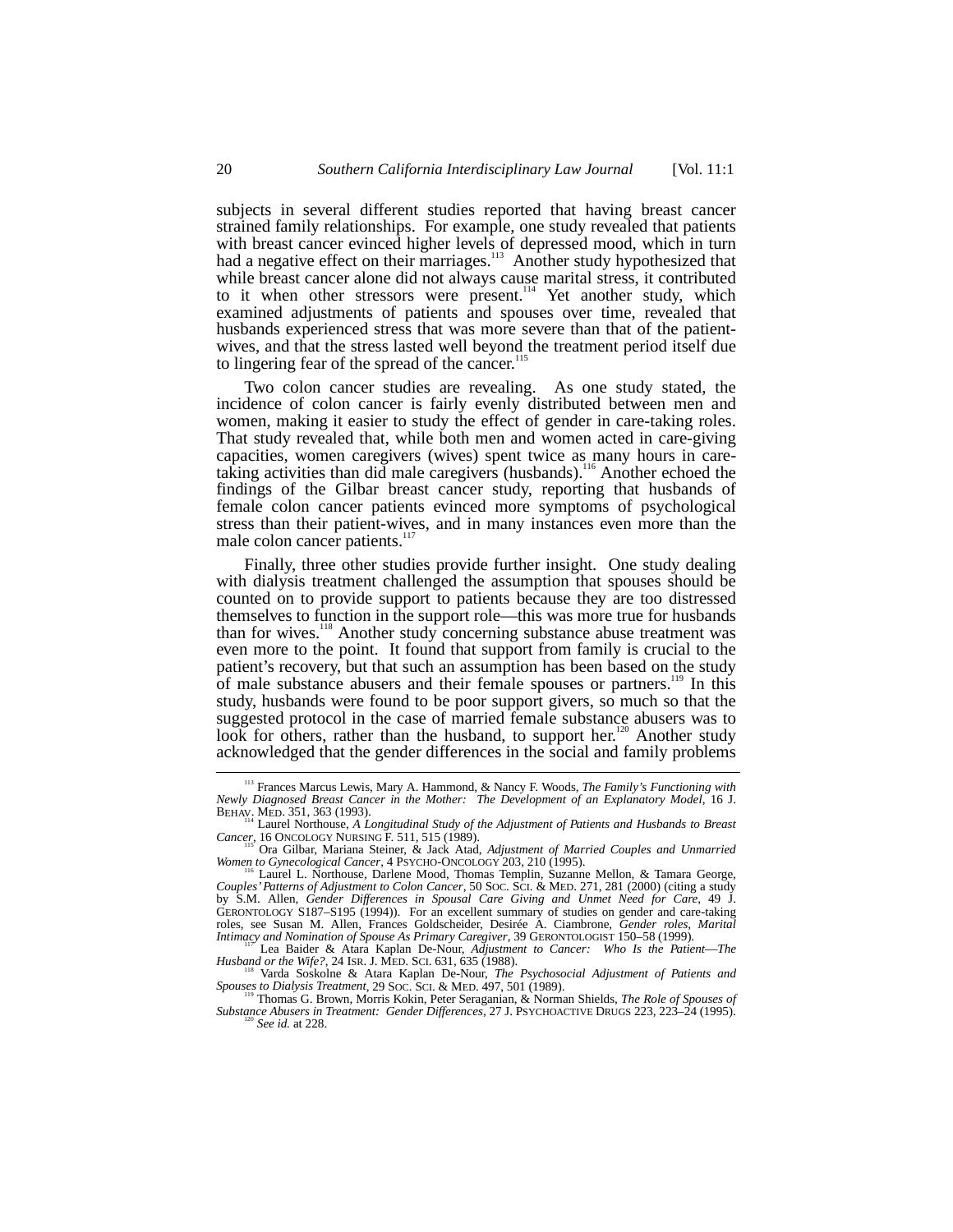of substance abusers are not always clear, but did find that female substance abusers tend to have fewer significant others on whom they can rely for support.<sup>121</sup>

It is impossible to determine with any certainty the effects on a woman of the disclosure of her genetic condition to family members, particularly to spouses or partners. While the above examples of pregnancy, cancer, and other illnesses are not perfect parallels to the "mere" presence of a condition that may or may not ever express itself, they do provide evidence that must be examined when considering the potential threat to women in these circumstances. The prevalence of domestic violence and its admittedly tenuous relationship to pregnancy and HIV status, or even the arguably less dramatic change in family dynamics and lack of emotional support brought about by a woman's illness, should be sufficient to invoke at least a long pause in our consideration of disclosure to family members.

#### B. LOSS OF EMPLOYMENT

The single issue that appears to be the most male-oriented in the discourse about the problems associated with privacy of genetic and medical information is the separation between the concepts of "employer" and "family." Virtually every discussion of the issue is divided in this way. Should an employer have access to the results of genetic testing? Should the family? In a Venn diagram, the two would be represented as two completely separate circles. For women, however, the circles may be overlapping, and, in some cases, constitute the same circle.

The threat of having an employer know the results of an employee's genetic test has been viewed primarily in economic terms. The fear is one of employment discrimination, in its most extreme form––that one will lose one's job or that the conditions of the job will change in some way that is injurious to the worker. Women who work outside the home undoubtedly share these fears with men, and women are working outside of the home in record numbers. In the United States, approximately 60% of women over the age of sixteen are in the labor force, comprising 46% of all labor force participants.<sup>122</sup> Yet 25% of women workers are employed part-, not fulltime, and women comprise nearly 40% of "contingent" workers—defined as workers who do not perceive themselves as having an explicit contract for continued employment, such as temporary help agency workers, parttime, and seasonal workers.<sup>123</sup> The prominent disparity between men's and women's wages remains; women earn only  $76\%$  of what men earn.<sup>12</sup>

 <sup>121</sup> Diane Rae Davis & Diana M. DiNitto, *Gender Differences in Social and Psychological Problems of Substance Abusers: A Comparison to Nonsubstance Abusers*, 28 J. PSYCHOACTIVE DRUGS 135, 142–43 (1996). *See also* Edith S. Lisansky Gomberg, *Facts on: Women and Alcohol*, *at* http://www.rci.Rutgers.edu/~cas2/facts.html (last visited Nov. 20, 2001) (stating that marital disruption is more likely for female than male substance abusers). 122 WOMAN'S BUREAU, U.S. DEP'T OF LABOR, FACTS ON WORKING WOMEN (Mar. 2000),

http://www.dol.gov/dol/wb/public/wb\_pubs/20fact00.htm. <sup>123</sup> *Id.* <sup>124</sup> *Id.*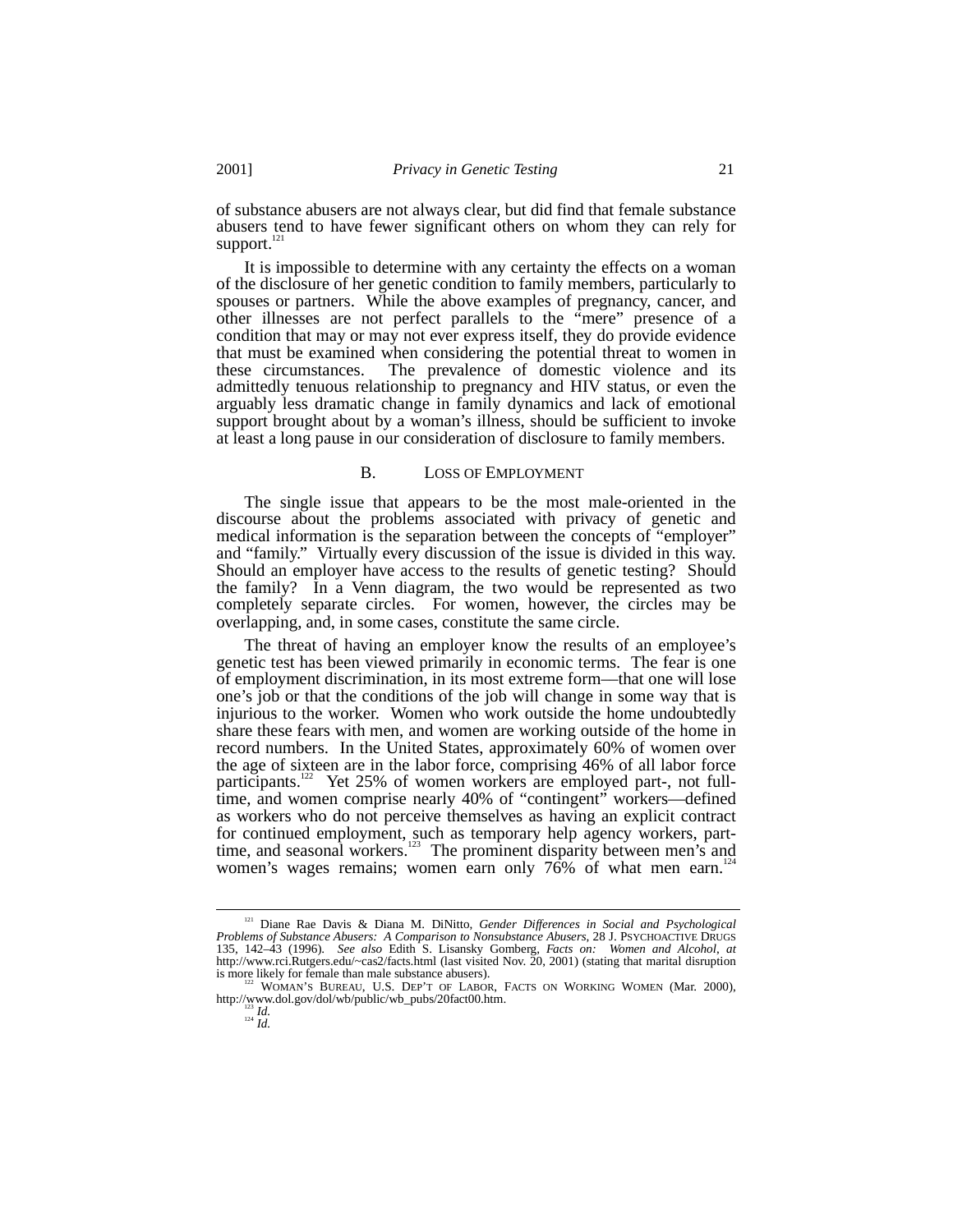Women are more likely to be part-time workers who have less access than other workers to traditional fringe benefits such as health insurance.

Despite their considerable workforce participation, many women are still economically dependent upon marriage partners. One commentator states:

Whether because of sex discrimination, the division of marital responsibilities, or individual differences in ability, ambition, education, training, or social encouragement, husbands are likely to earn more than their working wives. For their part, women continue to assume a large share of the family's domestic responsibilities, a share compounded with the arrival of children. The longer the marriage, the more likely even working women are to be dependent on their husband's income to maintain their standard of living, the more likely they are to have sacrificed to some degree their own financial future to further the marriage . . . .<sup>126</sup>

This continued disparity is echoed in the studies that have charted the relative economic conditions of men and women after divorce, showing that women are left in worse financial condition (compared to their spouses, and their own condition while married) when their marriages dissolve.<sup>127</sup> If we view employment primarily in economic terms, as a means to obtain resources, marriage and employment are not separate for women; rather, for many women, marriage is employment.

If individuals fear that a genetic condition may lead to loss of a job, women in particular may fear that it may lead to loss of marriage and, consequently, loss of access to income and other resources such as health insurance.<sup>128</sup> The *Guidelines on Ethical Issues in Medical Genetics* has recognized that disclosure of the results of genetic testing may impact men and women differently in precisely this way:

Some parties are especially vulnerable and therefore need special consideration. Women usually have less favourable [sic] access to economic resources than do men (United Nations, 1991). Women may

<sup>&</sup>lt;sup>125</sup> See JAMES T. BOND, ELLEN GALINSKY, & JENNIFER E. SWANBERG, FAMILIES AND WORK INSTITUTE, THE 1997 NATIONAL STUDY OF THE CHANGING WORKFORCE, EXECUTIVE SUMMARY, *at* http://ilswww.igc.apc.org/fwi/pubs/nscw.pdf (last visited Nov. 20, 2001). *See also* WILLIAM S. CUSTER & PAT KETSCHE, HEALTH INS. ASS'N OF AM., EMPLOYMENT-BASED HEALTH INSURANCE COVERAGE (2000), *available at* http://membership.hiaa.org/pdfs/001211CusterStudy.pdf. 126 Margaret Brinig & June Carbone, *The Reliance Interest in Marriage and Divorce*, 62 TUL. L.

REV. 855, 869 (1988). <br><sup>127</sup> LENORE J. WEITZMAN, THE DIVORCE REVOLUTION: THE UNEXPECTED SOCIAL AND

ECONOMIC CONSEQUENCES FOR WOMEN AND CHILDREN IN AMERICA 323–56 (1985). While there have been some critics of Weitzman's original interpretation of data, her basic premises remain true. *See, e.g.*, S.M. Bianchi, Lekha Subaiya, & Joan R. Kahn, *The Gender Gap in the Economic Well-Being of*

Nonresident Fathers and Custodial Mothers, 36 DEMOGRAPHY 195, 195–202 (1999).<br><sup>128</sup> The economic importance of employer-provided health insurance cannot be overestimated.<br>Loss of a job and attendant health insurance benefi individuals, who "'will probably end up having to pay a lot more money' for health insurance if they<br>test positive for a cancer gene." Gina Kolata, *Advent of Testing for Breast Cancer Genes Leads to Fears*<br>*of Disclosure* (quoting Richard Coorsh, spokesperson for the Health Insurance Association of America).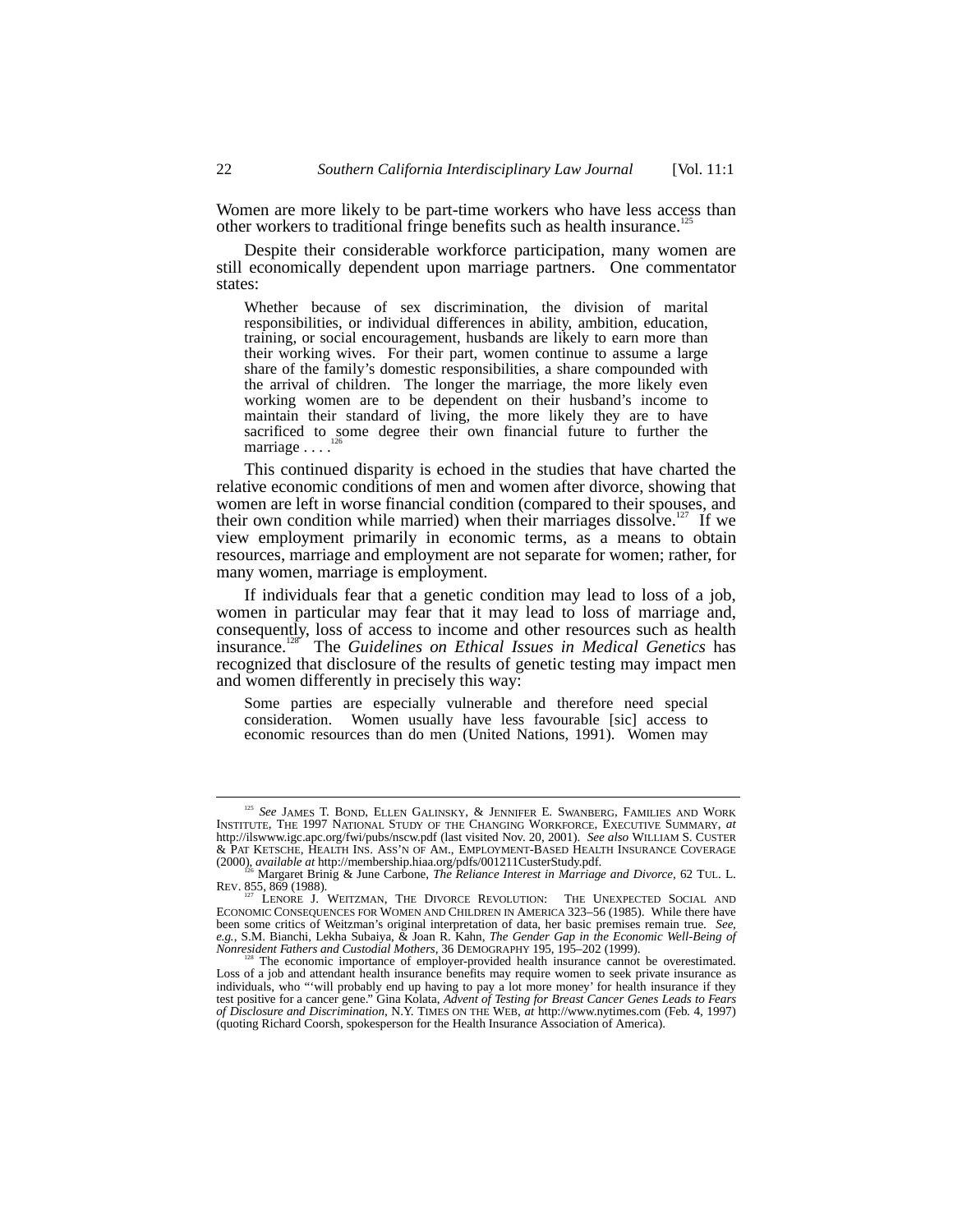therefore suffer more than men from the effects of some decisions or disclosures, because they must depend upon the family unit for support.

It is not difficult to imagine the reasons why women might fear abandonment by their husbands under these circumstances. The presence of a genetic condition may induce emotional responses that place the marriage under stress. Should the genetic condition be one that might influence reproductive decisions, women may feel that husbands will look to other, "genetically superior" women with whom to father children. There is little in the way of empirical evidence on this point, and again, what evidence exists is drawn from the analogous situations of women with breast cancer. One Canadian study tried to examine a common belief that husbands desert wives who have breast cancer.<sup>130</sup> Despite the common wisdom, the study found that "marital breakdown was never higher in women with breast cancer than in control women," and concluded that, where divorce occurred, it was probably among those women who had marital difficulties when diagnosed.<sup>131</sup> And yet, one anecdotal piece of information from a renowned and experienced physician would suggest otherwise. Larry Norton, M.D., director of the Evelyn Lauder Breast Cancer Center at Sloan-Kettering Memorial in New York City, appeared on *Larry King Live* in a program on breast cancer. What follows is taken from a transcript of the show:

King: Doctor, do you talk today to the husband?

Norton: Of course, yes. The whole family is involved right from the beginning.

King: Do you still have husbands who, frankly, turn off from it?

Norton: Yes.

King: Divorce?

Norton: Yes, yes, yes, we see men leave their sick wives. We do. It's heartbreaking. I've never seen a woman leave a sick husband, though.

King: That's interesting.

Norton: It's very interesting.

King: In your whole career in oncology?

Norton: That's right.

King: A man diagnosed with cancer did have a woman walk out.

Norton: I have never once seen a woman leave a sick man, but I do see men leave sick wives. We do see that.<sup>1</sup>

<sup>&</sup>lt;sup>129</sup> WERTZ ET AL., *supra* note 9, at 7.<br><sup>130</sup> Lisa M. Anllo, *Sexual Life After Breast Cancer*, 26 J. SEX & MARITAL THERAPY 241, 246

<sup>(2000).</sup> 131 Michel Dorval, Elizabeth Mannsell, Jill Taylor-Brown, & Marilyn Kilpatrick, *Marital Stability*

After Breast Cancer, 91 J. NAT'L CANCER INST. 54, 56–58 (1999).<br><sup>152</sup> Larry King Live: How to Cope with Breast Cancer (CNN television broadcast, Sept. 15, 2000),<br>available at http://www.cnn.com/TRANSCRIPTS/0009/15/lkl.00ht 2000).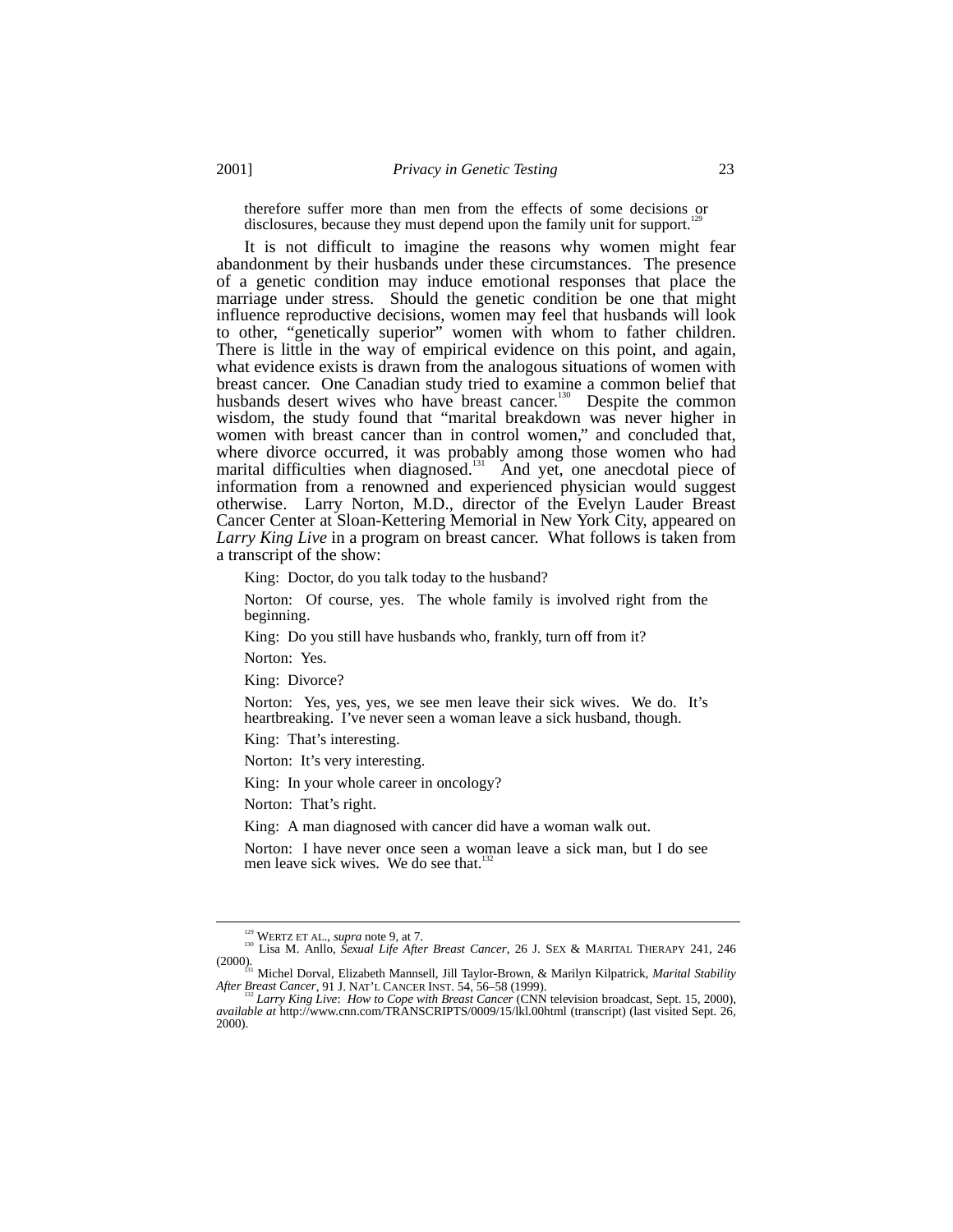Likewise, there is some evidence that men tend to leave women suffering from HIV and from substance abuse problems. In one study of HIV positive women, fear of abandonment was common. In one woman's case, she described her fear by saying, "Well, at first he was like [sic] mad, like I was. And he said we're going to get through this together. And like I told you, two weeks later he left and I never seen [sic] him again."<sup>133</sup>

Finally, even assuming that the family remains intact, women may fear that the "working conditions" of marriage may change. Husbands and family members may not abandon the woman, they may simply treat her differently. One commentator states:

[P]eople frequently are treated differently once their friends and acquaintances discover that they have an illness. In many cases, the discovery leads to a welcomed response of sympathy and comfort, but it often leads to unwelcomed responses of avoidance or excessive solicitousness. In any case, for many people, any change in their relationships will be unwelcome  $\dots$ <sup>13</sup>

Another concurs that "women worry . . . that friends and family members might treat them differently if they knew that they were tainted with a deadly gene."<sup>135</sup> Once individuals know of another's condition, their freedom to carry on a daily life is seriously and irreparably compromised. As one commentator notes:

Informational privacy allows people to pursue their education, careers, friendships, romances, and medical care without the oversight, interference, or unwelcome involvement of others. By controlling personal information, individuals can control the extent to which other people can participate in their lives.

Privacy about genetic status is critical to protect couples or women from harassment because they choose to procreate even when they risk having a child with a genetic disease. $136$ 

Particularly when it comes to reproductive decisions, the consequences of restraining individuals in their conduct fall differently, and more heavily, upon women, whose "bodies and lives are generally more affected than  $\overline{\text{men's}}$ ."

#### V. CONCLUSION

When it comes to privacy of genetic testing results, the concerns of women, including a potential increase in the risk of domestic violence as well as displacement from or alteration of one's life as a spouse or family member, have not been included in the general discourse. Such concerns

. . . .

<sup>&</sup>lt;sup>133</sup> Gielen et al., *supra* note 101, at 27.<br><sup>134</sup> David Orentlicher, *Genetic Privacy in the Patient-Physician Relationship*, *in* GENETIC SECRETS,<br>supra note 7, at 77, 79.<br><sup>135</sup> Kolata, *supra* note 128.<br><sup>135</sup> Mortenli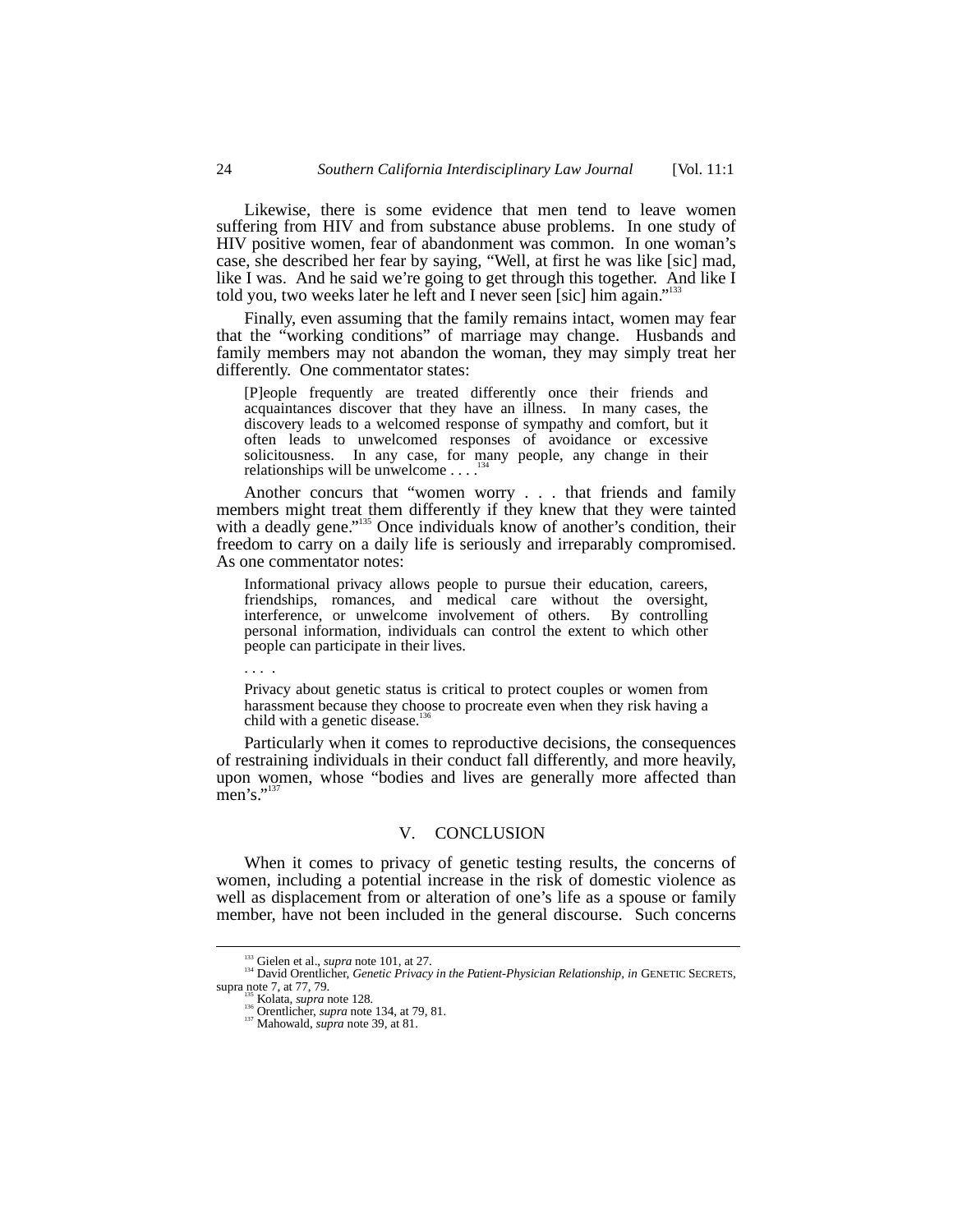need to be addressed, as women are likely to comprise at least half, if not more, of individuals seeking genetic testing. To suggest, as I have in this Article, that one must pay heed to the potential harm to women is to ask how this should be taken into account. That harm to the person seeking genetic testing is a factor worth considering is consistent, to some extent, with the position taken on confidentiality by the ASHG.<sup>138</sup>

As previously stated, in addition to the usual guidelines for when it is appropriate to reveal the results of genetic testing over a patient's objectives––that there is a high probability that harm will occur and that disclosure will avert the harm, that the harm is serious, and that the disclosure is limited to only that information needed to diagnose or treat the disease––the ASHG has added two requirements: 1) the harm to identified relatives must be "highly likely to occur and . . . serious, imminent, and foreseeable," and the disease must be "preventable, treatable, or medically accepted standards indicate that early monitoring will reduce the genetic risk," and 2) "the harm from failing to disclose should outweigh the harm from disclosure."<sup>139</sup>

It is the second of the ASHG's requirements that would demand that an inquiry be made about possible harm from disclosure. Presumably, such a determination would need to be made on a case-by-case basis, especially because not only must the harm, if any, be identified, but it must then be further analyzed by balancing that harm with the harm from failing to disclose—the competing factor. Thus, just as the call has gone out for general practitioners to screen their patients for the existence of domestic violence as part of the general patient history, so too must all health care providers associated with genetic testing make it their business to assess whether their patients are experiencing, or are likely to experience, domestic violence.

It is the other harm, however––a disruption of family relationships––for which, although very real and of utmost importance to a patient, screening may be more difficult. As difficult as domestic violence may be to predict, how is a health care provider to determine what effects the disclosure of genetic information will have on a woman's place and relationship with her family? Can a doctor assess whether the patient's marriage is strong enough to withstand the disclosure, or whether the disclosure will result in an allocation of family resources in ways that will disempower the woman? It would appear difficult if not impossible to make such an assessment with any degree of accuracy.

At this point, one might ask whether the "balancing test," although seemingly fair on its face, is workable at all. At a minimum, the test can work if the determination of the harm caused by disclosure becomes the sacred province of the woman herself. She must be the one to ascertain, if

See discussion *supra* notes 6–19 and accompanying text.<br><sup>139</sup> MEDICAL ETHICS, *supra* note 14, at 248; Am. Soc'y of Human Genetics Soc Issues Subcomm.<br>2011 Familial Disclosure, ASHG Statement: *Professional Disclosure of* AM. J. HUMAN GENETICS 474 (1998).